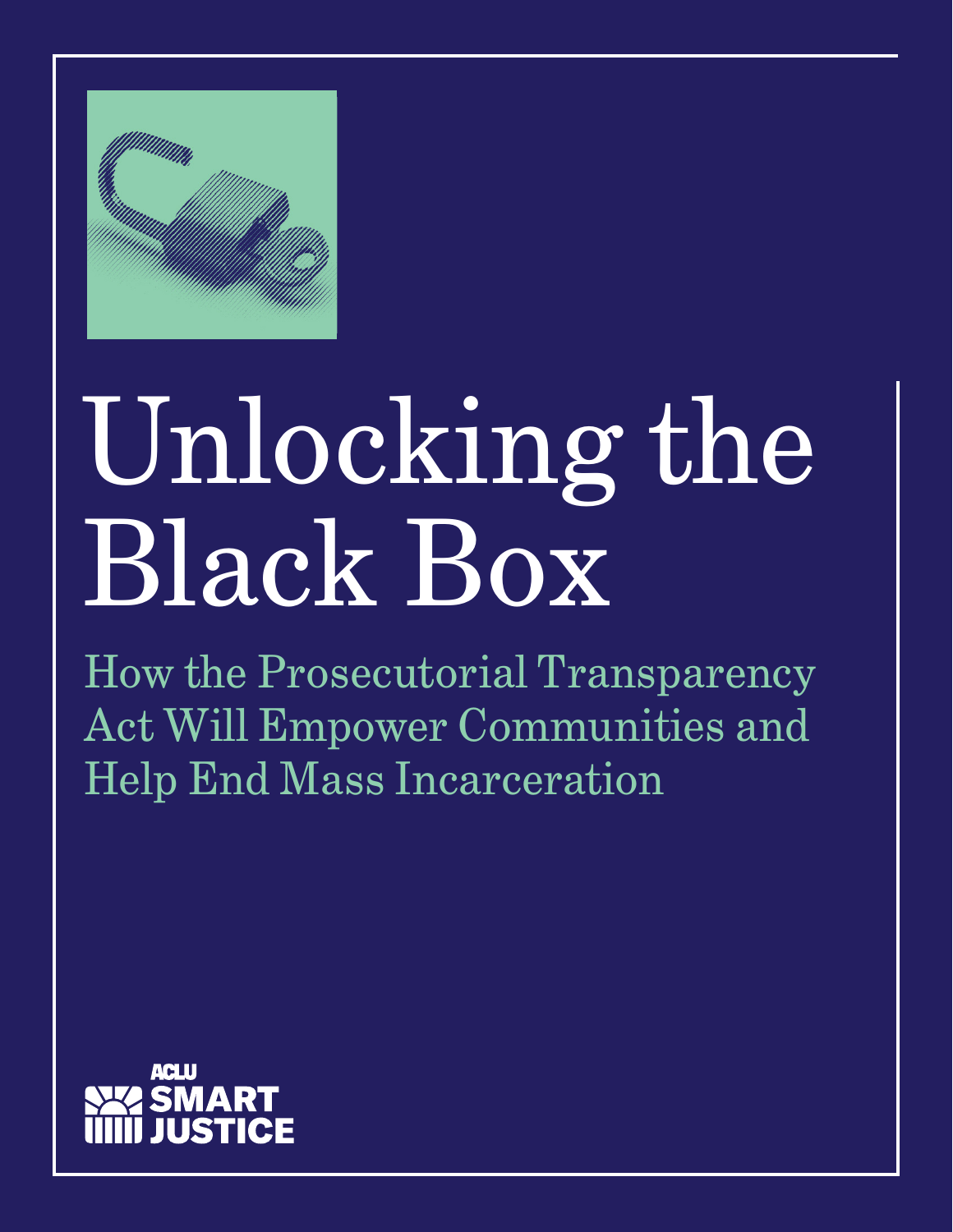## **Table of Contents**

| II. |  |  |
|-----|--|--|
|     |  |  |
|     |  |  |
|     |  |  |
|     |  |  |
|     |  |  |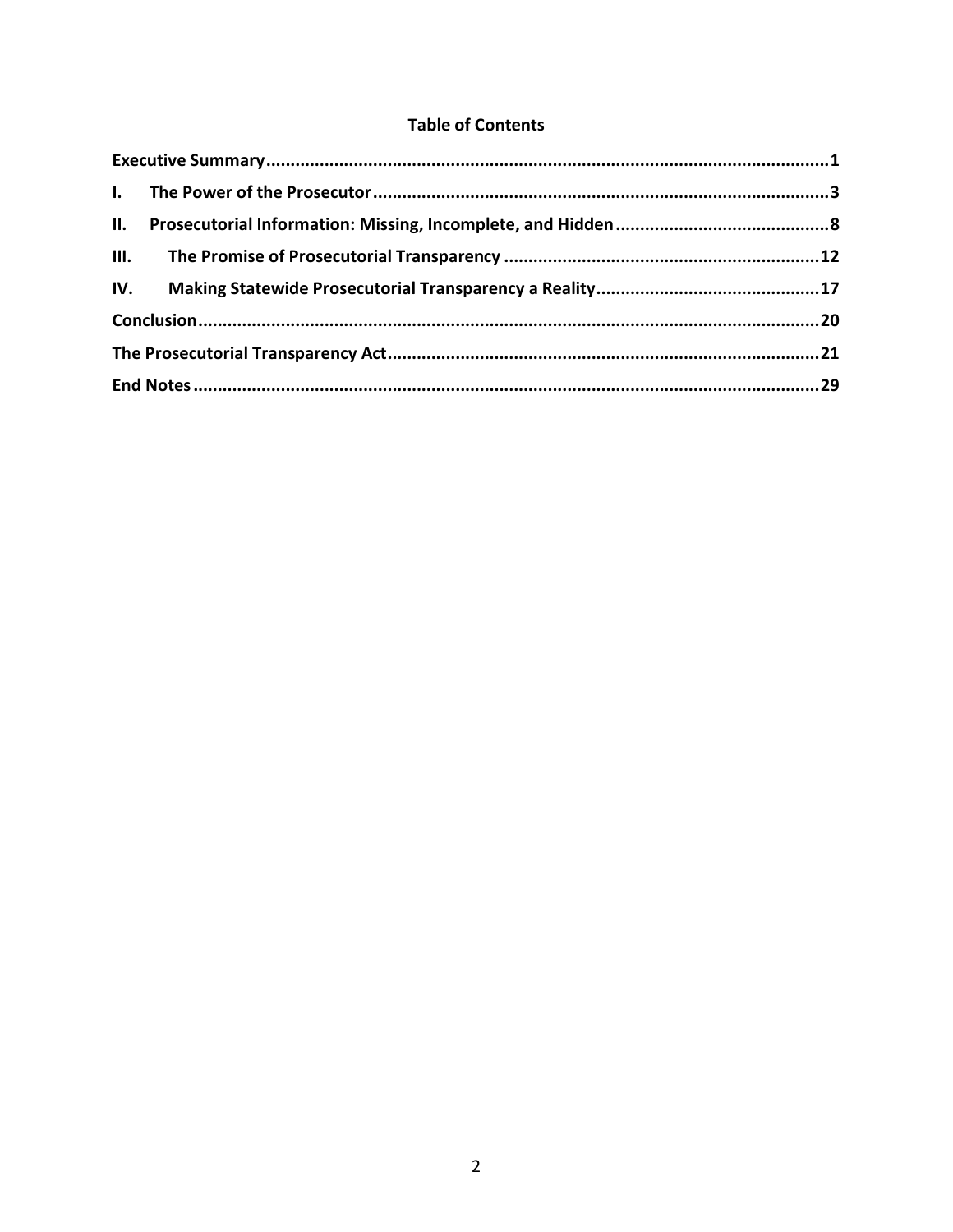# Acknowledgements

The author of this report is Nicole Zayas Fortier, advocacy and policy counsel with the ACLU's Campaign for Smart Justice. The ACLU would like to thank JustLeadershipUSA, the Urban Institute, Fair and Just Prosecution, and the Brennan Center for Justice for their review and input on this report and model legislation. The ACLU would also like to extend a special thanks to Molly Griffard, Daniel Kugler, Daniela Nauffal, Alexis Nelson, and Matthew Wollin for their invaluable contributions to this report.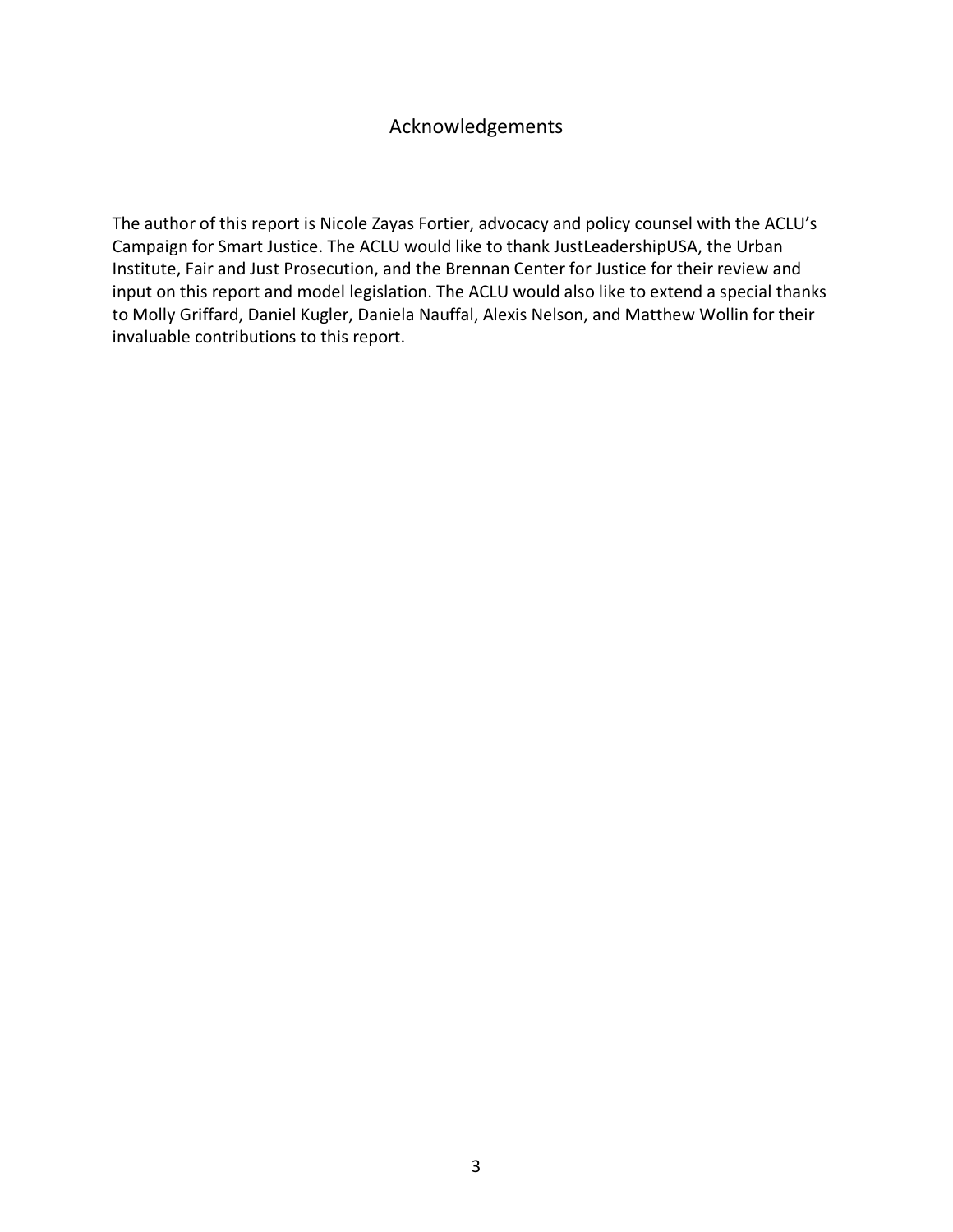#### **Executive Summary**

Across the country, voters are beginning to recognize the power of America's locally elected prosecutors, who have played a major role in the mass incarceration crisis and exacerbating racial disparities in the criminal legal system.

Today, the United States has nearly 25 percent of the world's jail and prison populations despite having less than 5 percent of the world's population.<sup>1</sup> This crisis affects people of color disproportionately: one in three Black men and one in six Latino men can expect to be incarcerated in their lifetimes – compared with one in 17 white men.<sup>2</sup> The imprisonment rate for Black women is about twice the rate for white women.<sup>3</sup>

An overwhelming percentage of Americans want an elected prosecutor who will prioritize reducing incarceration (89 percent) and racial disparities (88 percent).<sup>4</sup> Yet, there is far too little transparency in how the roughly 2,400 elected prosecutors in the country operate.

Prosecutor transparency is an essential step in ending mass incarceration policies that have locked up millions of people, ripping them away from their families, and shattering neighborhoods across the nation while deepening racial injustice. It is imperative to collect and analyze information on how prosecutors contribute to these harms in order to hold them accountable and to design solutions to reverse this nationwide crisis.

"I've been covering and reporting on prosecutors for years. The offices are often black boxes there is little information publicly available, and what they do collect and make public is wildly inconsistent even among prosecutor offices in the same state."

— Josie Duffy Rice, Senior Reporter at *The Appeal5*

In most cities and counties, elected prosecutors report very little public data on critical decisions— for example, how they make charging decisions and who is given a second chance, and why. Prosecutors seldom even make public the policies that guide the powers they exercise on a daily basis.

Using open records laws to obtain information from prosecutors' offices is often difficult and time-consuming. While a growing number of prosecutors' offices have started making some information public, these efforts are piecemeal and subject to change depending on who's in office. What's needed is comprehensive transparency from all prosecutors.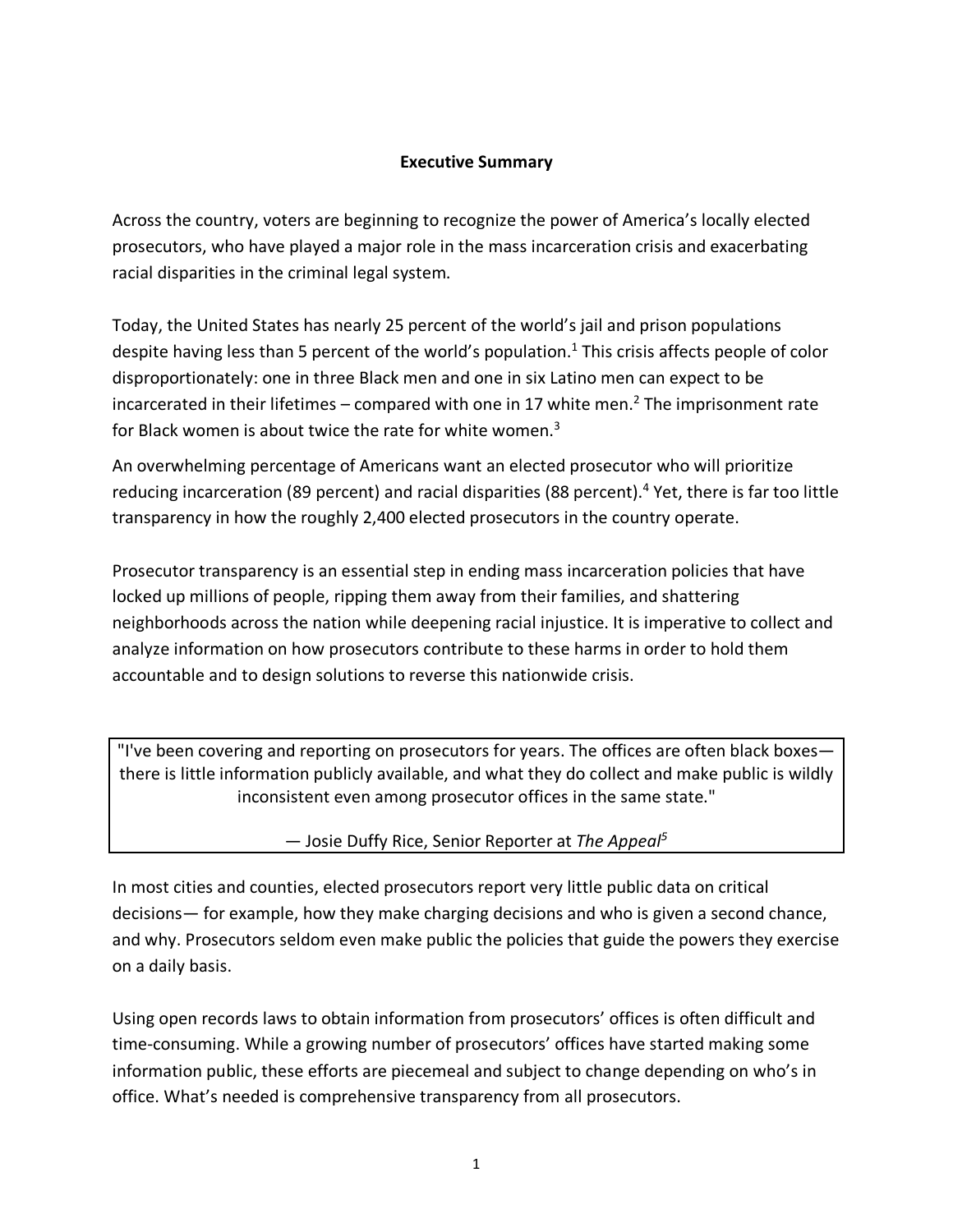People and communities damaged by mass incarceration know all too well the impact of prosecutorial decision-making. Making data and policies transparent is also critical for demonstrating systemic problems, motivating policymakers, and developing effective solutions.

The "Prosecutorial Transparency Act," attached to this report, is the right solution. This model legislation would require all prosecutors to make their policies public, and to gather and report data.

Prosecutorial decisions are numerous, varied, difficult, and costly to track. But with state and local prosecutors' offices receiving \$7.02 billion in public funds annually, policymakers have a responsibility to ensure transparency on the decisions made and the impacts they are having on local communities.<sup>6</sup>

Recent laws passed in Florida, Colorado, and Arizona that mandate transparency and data reporting from law enforcement agencies and other actors provide a sound roadmap for similar requirements from prosecutors.

Part I of this report provides an overview of prosecutors' power, highlighting specific decision points in the prosecutorial process where more transparency is needed.

Part II describes the current landscape of prosecutorial data collection. This section examines how basic information is incomplete, unavailable, or nonexistent.

Part III discusses the benefits of increased transparency, including greater accountability for mass incarceration and racial disparities, better decision-making within a prosecutor's office, and improved relationships with communities. This section also takes a close look at lessons learned from transparency in policing that should be applied to prosecutors.

Part IV provides an overview of the "Prosecutorial Transparency Act" that should be adopted in every state. This section discusses issues that advocates and policymakers should consider when adapting this model legislation, including potential ways to address costs, privacy concerns, and administrative burdens on small prosecutors' offices. While states may choose to confront these issues in a variety of ways, an investment in transparency will pay substantial returns for the public and for prosecutors.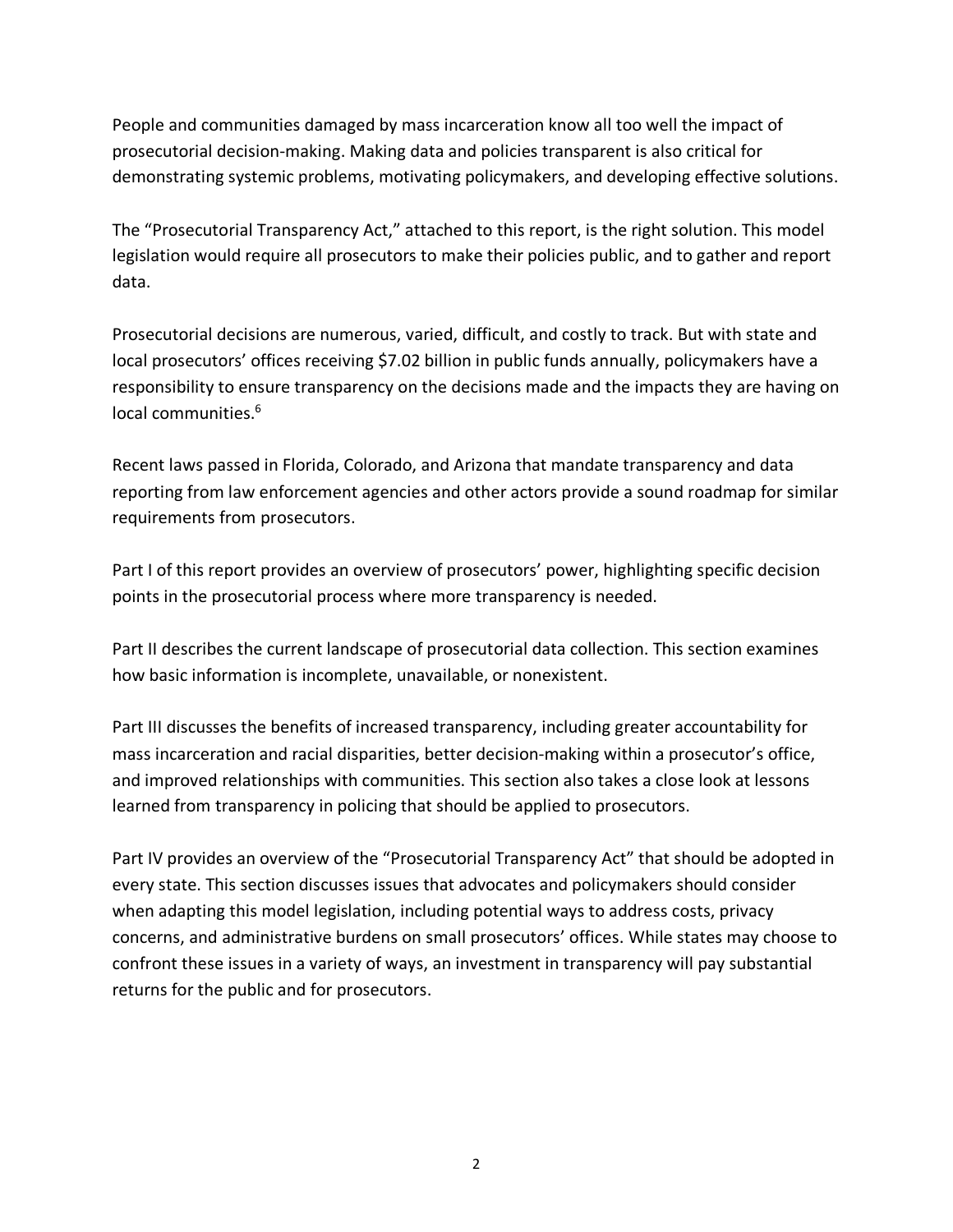## **I. The Power of the Prosecutor**

As the most powerful – and perhaps least understood – actors in the criminal legal system, prosecutors have incredible impact on both individual criminal cases and the criminal legal system at large.

"Prosecutors are the most powerful actors in the criminal justice system. Our power is virtually boundless. In most cases, not the judge, not the police, not the legislature, not the mayor, not the governor, not the President can tell us how to prosecute our cases."

 $-$  Adam Foss, Founder and President of Prosecutor Impact and Former Prosecutor<sup>7</sup>

Today, roughly 2,400 elected<sup>8</sup> prosecutors across the country make decisions that affect the lives of millions of people every day. They possess formidable powers to carry out justice. They decide whom to prosecute, what to charge, whether to recommend freedom or incarceration before trial, whether to bargain for a plea and its conditions, and whether to dismiss a case altogether. They hold this authority throughout the life of a criminal case, giving them extraordinary power from arrest through trial, conviction and sentencing, as well as during appeals.

Unfortunately, for decades prosecutors have embraced "tough-on-crime" policies and practices focusing entirely on more convictions and harsher punishments. 9

## **A. Whom to Charge**

Prosecutors decide whether or not to bring criminal charges against a person. This discretion can be affected by racial and socioeconomic bias and is open to abuse.

By overcharging and seeking harsher bail amounts and sentences for certain groups (often Black and Hispanic people), prosecutors contribute to racial disparities and mass incarceration. This can also happen by declining to bring charges against whites or through the selective granting of pretrial diversion, where prosecutors opt to defer or dismiss criminal charges, typically upon completion of a treatment or service program.<sup>10</sup>

"Generally, prosecutors are not trained to assess risk, understand the benefits of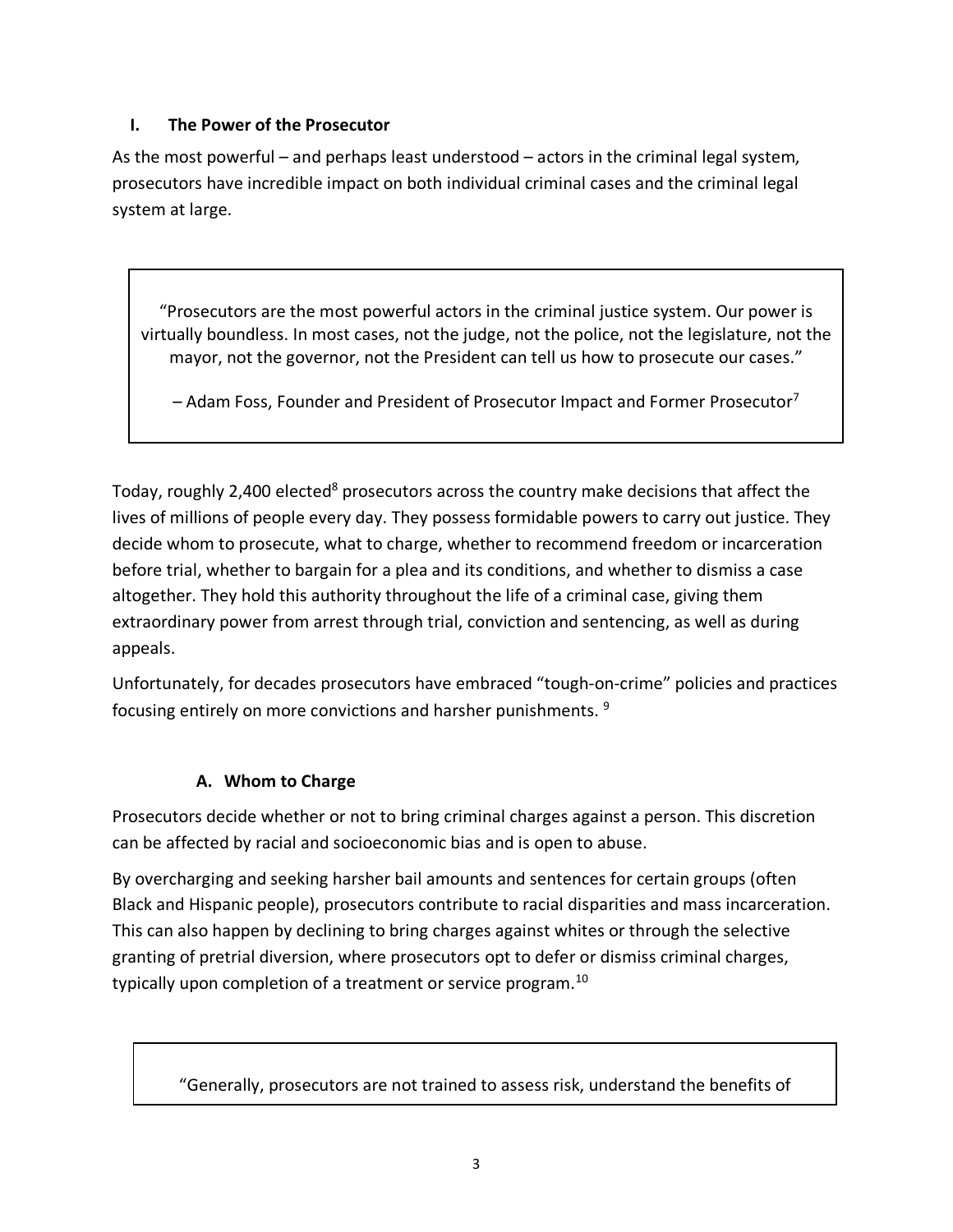treatment, or to utilize non-criminal justice alternatives to regular case disposition."

- John Creuzot, District Attorney for Dallas, Texas<sup>11</sup>

Consider, for example, research that has shown that in decisions on pretrial diversion, prosecutors grant the opportunity to white people more often than they to Black, Latino, Asian and Native American people. For example, one study found that white defendants are 28 percent more likely than Blacks, 13 percent more likely than Latinos, and 31 percent more likely than Asians and Native Americans to receive prosecutorial diversion.<sup>12</sup> By making decisions that consistently benefit white people, prosecutors have contributed to a criminal legal system that effectively creates different systems for white people and people of color, with the latter more likely to have prosecutions pursued against them.

## **B. What to Charge**

When a person is arrested, there may be any number of criminal offenses that person could be charged with, ranging from a misdemeanor or violation that may be punished with a fine, up to a felony that often carries mandatory prison terms. Prosecutors have the power to determine which charges, if any, they will bring. These decisions have major consequences, particularly when they trigger additional sentence enhancements such as three strikes and habitual offender laws.

This power gives prosecutors enormous influence over the growth of prison populations. A 2012 study by criminologist John Pfaff, for example, shows that between 1994 and 2008, felony charges filed by prosecutors rose by nearly 40 percent, even while reported crime and arrests were falling. In fact, the risk of an arrest leading to a felony charge doubled during that period.<sup>13</sup> This could be the result of prosecutors choosing to seek harsher punishments, with little public safety rationale. Ultimately, Pfaff that concludes prosecutors' aggressive, punishment-first approach to criminal law drove the rise of mass incarceration, which has in turn damaged individuals, families, communities, and the economy for decades.<sup>14</sup>

## **C. What Plea Deal to Offer**

Prosecutors can also choose whether to offer a person charged with a crime a plea deal and dictate its terms. These plea deals determine what crime(s) the person is convicted of, which in turn determines sentences, potentially triggering mandatory minimums, dictating release details, and resulting in collateral consequences that last a lifetime.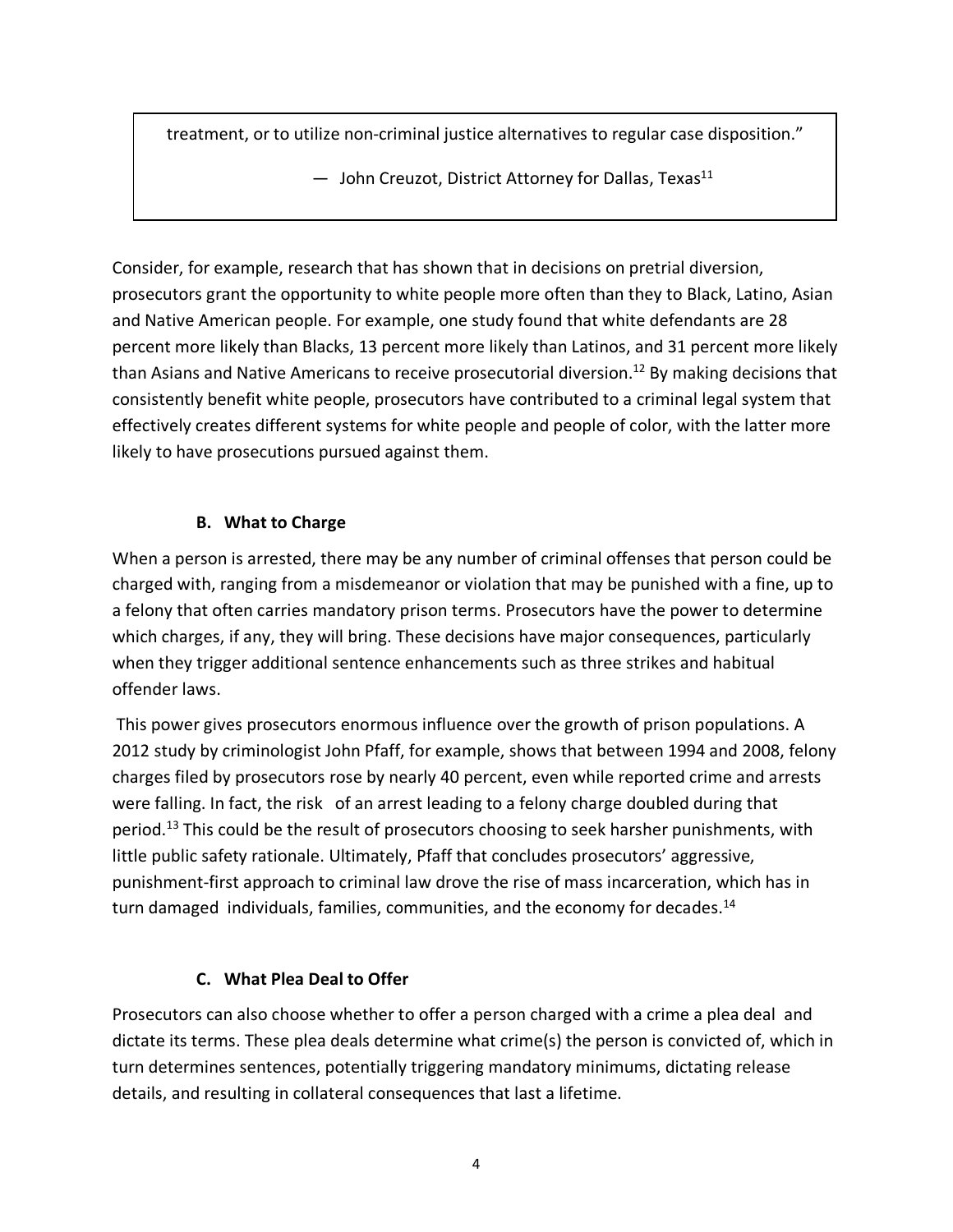These practices exacerbate already significant racial disparities. While research on pleabargaining is limited, a 2017 study has provided the most in-depth review of the connection between race and pleas negotiations. It analyzed over 30,000 cases over a seven-year period in Wisconsin, and found that white people facing misdemeanor charges were 74 percent more likely than Black people to have all charges carrying potential prison time dropped, dismissed, or reduced. Further, it found that white defendants with no prior convictions received charge reductions more often than Black defendants with no prior convictions. The report concludes that these patterns suggest prosecutors use race as a proxy to determine whether a defendant will commit another crime.<sup>15</sup>

When prosecutors decide to offer a deal, they retain an upper hand in negotiations throughout the life of a case and they can also threaten to add additional charges along the way. Ninetyfour percent of felony convictions in states are resolved with pleas, arguably giving prosecutors more influence on case results, sentence lengths, and prison populations than judges. 16

Exacerbating the problem, more than 80 percent of felony defendants rely on court-appointed counsel — nearly three-quarters of whom are burdened with crushing caseloads.<sup>17</sup> For too many people facing criminal charges, this is a situation in which innocence is irrelevant because overwhelmed public defenders cannot stand on equal ground with prosecutors.<sup>18</sup> For example, many public defenders have limited time and resources to conduct investigations or retain experts, have limited access to the prosecutors' evidence, and do not have the capacity to take most of their cases to trial. Under these circumstances, many people facing criminal charges are forced into impossible choices — either accept a set time behind bars or risk an even longer sentence at trial.

#### **D. Whether to Keep Someone Locked Up While They Await Trial**

Across the country, when a person is arrested, they appear before a judge, who sets the terms of their release before trial. Most of the time, release demands a price, commonly known as "cash bail."

If a person can afford their bail amount, they will be released immediately and get that money back when they appear at court for trial. For those without resources, freedom is likely only possible by borrowing from a bondsman, who charges a percent of the bail amount. Those who cannot afford that fee must stay in jail until the case is resolved – either from the prosecutor dropping the charge(s), by accepting a plea deal, or when the trial concludes. People of color are the most harmed by the cash bail system. Studies have found that Hispanic and Black people are more likely to be detained while awaiting trial. Other studies have found that Hispanic and Black defendants are less likely to be released without some condition they must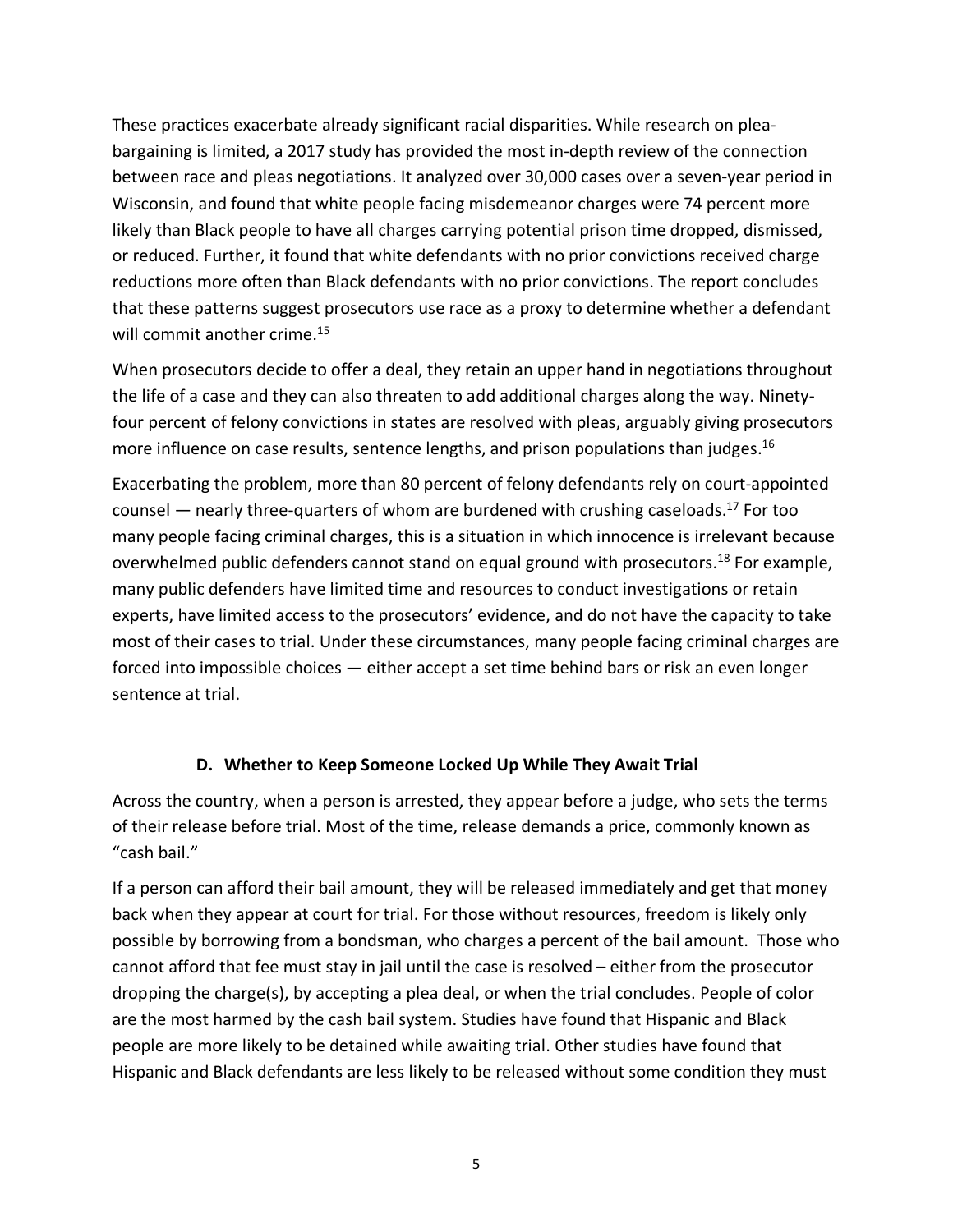meet and are also more likely than similarly situated white defendants to have higher cash bail set.<sup>19</sup>

"Prosecutors play a large role in determining whether an individual is incarcerated or under supervision."

 $-$  Dennis Wygmans, State's Attorney for Addison County, Vermont<sup>20</sup>

Prosecutors can have a substantial and influential role in this system. While judges are the ultimate bail decision-makers, they regularly seek the prosecution's recommendation, and judges often rely heavily on those recommendations.

There are strong incentives for prosecutors to seek bail. Studies show that people who are in jail before trial are much more likely to be convicted than those who could afford the amount set for their freedom. For example, one study shows that non-felony conviction rates jump from 50 to 92 percent for those jailed pretrial; for felony cases, it increases from 59 to 85 percent.<sup>21</sup> Prosecutors, in seeking high bail amounts, know they will likely convince someone behind bars to take a plea deal rather than going to trial. This system forces people who cannot afford bail to choose between sitting in jail for months or years or pleading guilty and having to live with a criminal record.

## **E. The Result**

Prosecutors have immense control over who ends up behind bars and who goes free. The result is that the United States now has nearly 25 percent of the world's jail and prison populations despite having less than 5 percent of the world's population.<sup>22</sup> The tough-on-crime approach by prosecutors has increased the jail and prison population dramatically; $^{23}$ lengthened sentences through aggressive charging and plea bargaining practices; and sent millions of people with addictions, disabilities, and mental health conditions into jails and prisons when they should instead receive treatment or other social services.

"[P]rosecutors, as did every single constituency in our criminal justice system, contributed significantly to mass incarceration. The national war on drugs, which criminalized addiction rather than treating it as an illness, increased mass incarcerations."

Spencer Merriweather, District Attorney for Mecklenburg County, North Carolina<sup>24</sup>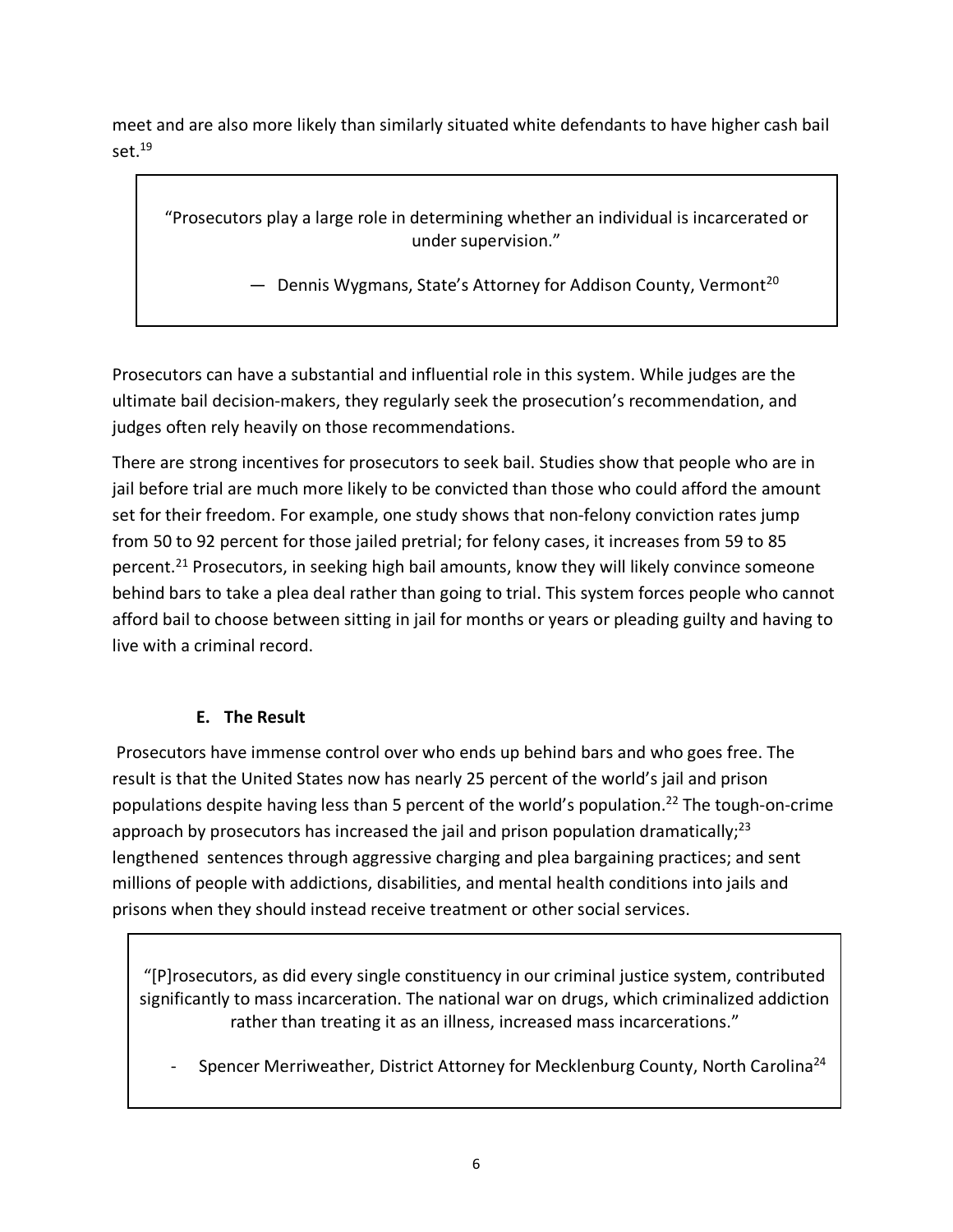As the gatekeepers of the criminal legal system, prosecutors' decisions contribute to significant racial disparities behinds bars. One in three Black men and one in six Latino men can expect to be incarcerated in their lifetimes – compared with one in 17 white men.<sup>25</sup> The imprisonment rate for Black women is about twice the rate for white women.<sup>26</sup>

"Over prosecution of low-level felony and misdemeanors – especially those related to drug possession and substance abuse – have contributed to the mass incarceration of people of color."

Satana Deberry, District Attorney-elect for Durham, North Carolina<sup>27</sup>

Today, voters are beginning to agree that prosecutorial reform is essential and urgent. A significant number of forward-thinking prosecutors have taken up this call for change. Prosecutors from Chicago to Houston, Kansas City and New York have reduced or eliminated cash bail, declined to prosecute cases with stark racial disparities, and established community advisory boards that put them in more direct contact with the communities they serve.<sup>28</sup> These prosecutors are leading the way in showing how their power can be used to combat mass incarceration, decrease racial disparities in the justice system, and create community-oriented solutions instead of doling out ever-harsher punishment.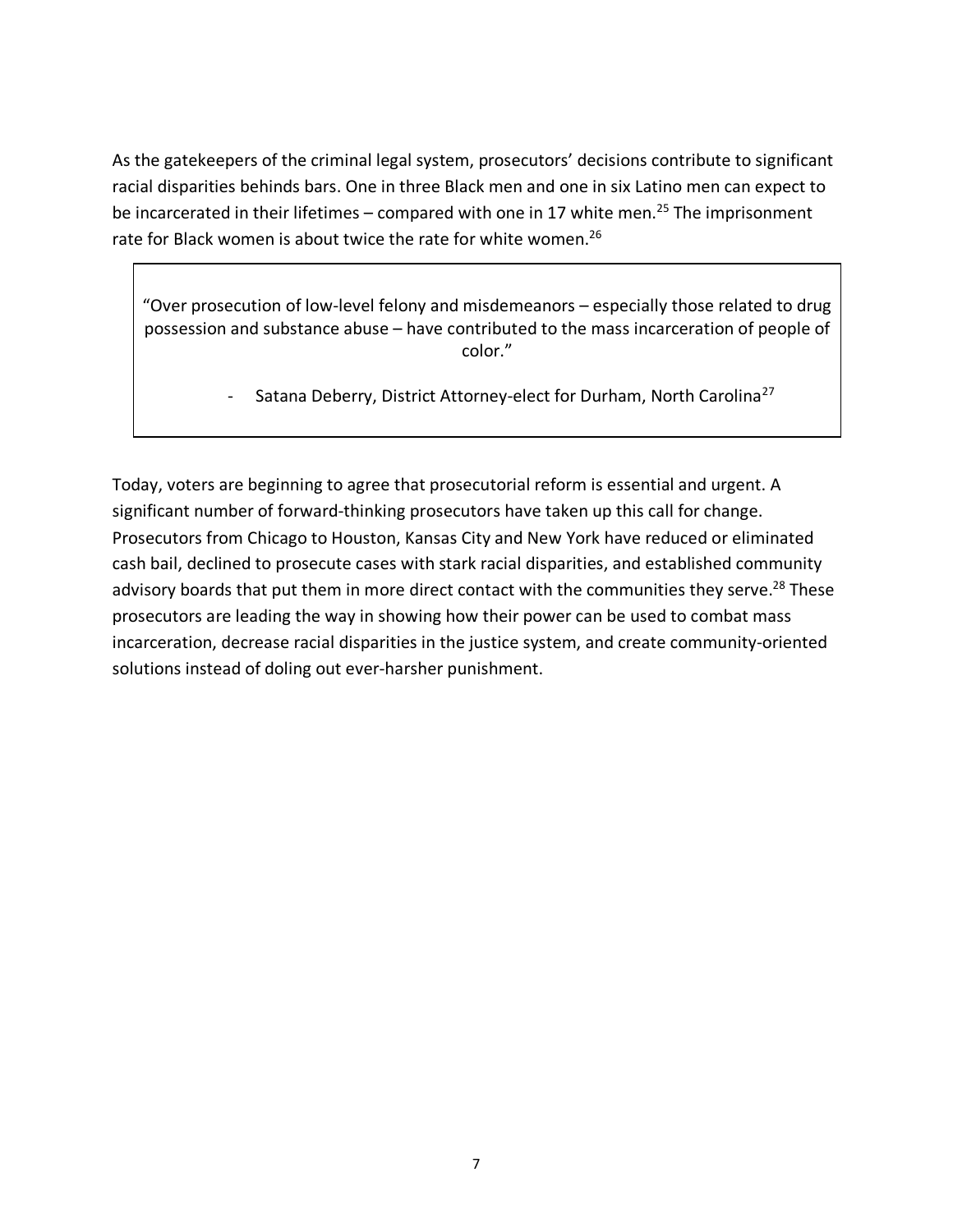## **II. Prosecutorial Information: Missing, Incomplete, and Hidden**

Despite growing calls for reform, information about how prosecutors make decisions remains largely hidden from public view.<sup>29</sup> The few public statistics on prosecutorial decision-making often only collect information at the broadest level,<sup>30</sup> making it nearly impossible to uncover individual abuses, systemic discrimination, or patterns that do not align with office policies. This lack of transparency has earned prosecutors' offices the reputation of being "black boxes."

## **A. Limited Data Collection**

Perhaps the most basic and widespread challenge is that many prosecutors' offices do not even attempt to gather basic information about their practices. Nor do they commonly write out and publish policies that guide basic decision-making.

The most comprehensive nationwide survey of state<sup>31</sup> prosecutors' offices, completed by the Urban Institute in 2018, found limited prosecutorial data collection even for basic case information.32 The survey focused in part on "foundational case information," including the volume of cases coming into an office, the number of charges, and what happens within a case. Results revealed that less than half of the offices interviewed collect all of these basic data points. Even fewer publish the results – only 24 percent reported making their data analyses public.

This lack of data collection has long been the norm among prosecutors' offices for a variety of reasons. First, there are almost no legal requirements that they do so. Laws rarely mandate the recording or public disclosure of substantive prosecutorial data, nor do they require prosecutors' offices to make their policies public.<sup>33</sup> Prosecutors' offices have been particularly slow compared with other law enforcement actors, like police departments and correctional facilities, to accept the need for data collection and to create systems to capture it.<sup>34</sup>

In addition, citizens demanding change in the criminal legal system have largely focused on the lack of transparency from police, and only recently have turned their attention to prosecutors. In other words, prosecutors have not been subject to much external pressure or political consequences for operating their offices as "black boxes."

Nonetheless, the need for more data to gain insight into prosecutorial practices has been widely recognized even by prosecutors themselves, including the National District Attorney Association, the largest national prosecutor organization in the country:

Although prosecutors endorse concepts of fairness, efficiency, and effectiveness, they lack practical guidance on how best to measure and achieve these goals. There is a need within the prosecution community to articulate prosecution goals and to develop better tools for measuring performance and results . . . relying exclusively on crime, conviction, and recidivism rates to evaluate and define justice overlooks many critical roles and activities of justice practitioners. Moreover, for prosecutors, such traditional measures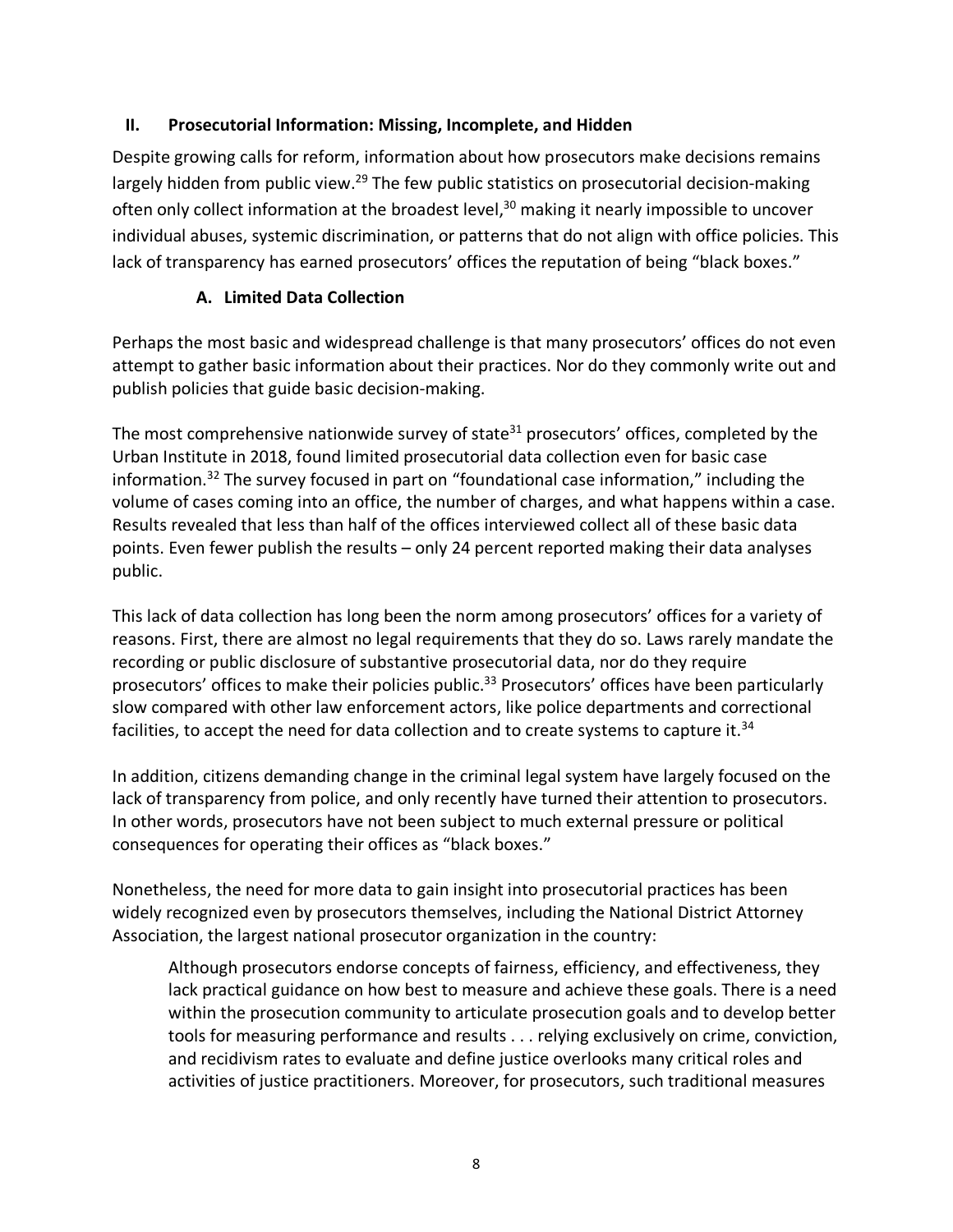often do not adequately address the interests of victims and the community, nor do they adequately explain prosecutorial discretion and decision-making.<sup>35</sup>

Calls for greater transparency from prosecutors have come from all sides: from voters, academics, public defenders, county legislatures approving prosecutorial budgets, and even from prosecutors themselves. Yet, progress has been halting and inconsistent. Given the historical lack of attention to transparency, many offices have both failed to build the necessary infrastructure or to dedicate appropriate staff time to collect data in this critical area. According to the 2018 Urban Institute survey, a quarter of participating offices said they spent no staff time on data collection or analysis at all.<sup>36</sup> This gap is even more severe for smaller offices – more than half reported no staff time spent on data collection or analysis.

Even when prosecutors have tried to be more transparent, the lack of uniform standards in a state has created inconsistencies and other practical problems. Data available in one office in the state can be missing in another office. This deprives residents of any insight into how prosecutorial practices differ depending on where they live, making comparisons among prosecutors impossible.

In addition, the voluntary, patchwork nature of data collection has led to inconsistent, often incomplete, and internally disordered systems for classifying and storing data.<sup>37</sup> For example, some offices split data between digital and paper formats, while others store data in different digital systems that do not allow for comparing information.<sup>38</sup>

#### **The Limited Potential of Measuring Prosecutor Decision-Making with Existing Data**

One group, Measures for Justice (MFJ), has made a concerted effort to gather data from prosecutors' offices to supplement other publicly available criminal law data.<sup>39</sup> MFJ presents its data analyses on one publicly accessible data website.<sup>40</sup>

But this effort takes time. Beginning in 2017, the group's portal provides county-level information from only six states so far. The data also has limitations. While the data spans 32 categories from arrest to post-conviction — such as "court fees and fines," "cases not prosecuted," "time to initial appearance," "pretrial diversion of nonviolent misdemeanors," and cases resolved through charge reductions — many of these measures are not available for each county due to problems tracking down the data in each location.<sup>41</sup>

The MFJ project demonstrates the promise of uncovering and presenting data from prosecutors' offices and other sources in a way that also provides useful context. The difficulty and expense of MFJ's work underscores the need for a far more comprehensive and efficient solution.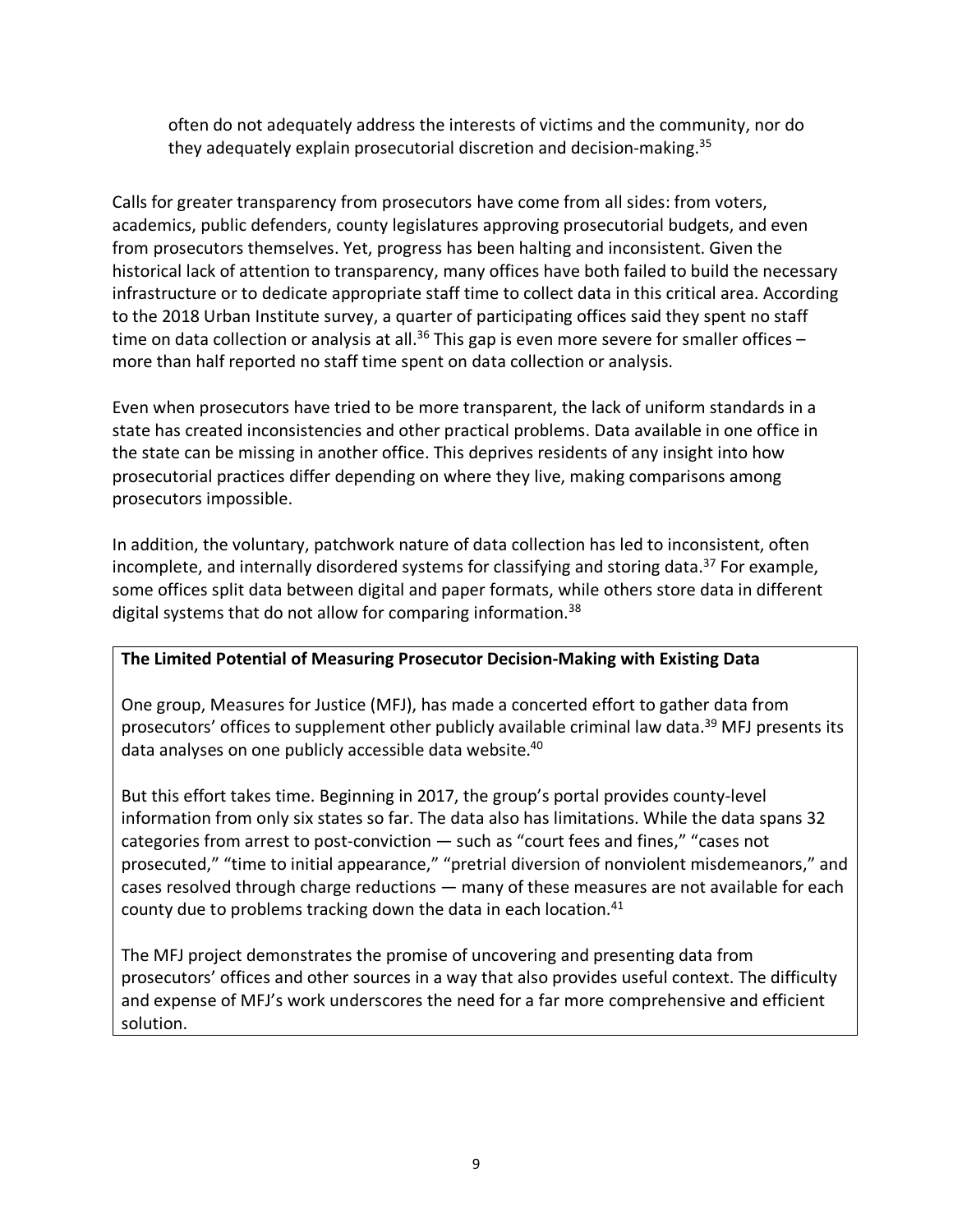## **B. What Information Exists Is Hard to Get**

Even the limited information that prosecutors do keep is often difficult to obtain. Every state in the country has some type of "open records law" that allows the public to request policies and data from government officials, including prosecutors. But obtaining information from prosecutors' offices by using a state's open records law is a lengthy, and often costly, endeavor.

In many ways, there is nothing unique about the difficulty of getting information through open records requests. The numerous exemptions for law enforcement activity in state open records laws, and the willingness of public officials to deflect, delay, or deny these requests, are welldocumented across the country with all types of elected officials.<sup>42</sup>

But there are also difficulties particular to prosecutors' offices. For example, George Joseph, a staff reporter for *The Appeal*, an investigative journalism website dedicated to criminal legal issues, has filed dozens of open records requests seeking information from prosecutors' offices in numerous states. He describes the difficulties obtaining data from these offices using existing open records laws:

Whether I can get any information from a prosecutor's office with an open records request varies widely. For example, I've filed identical requests to prosecutors in adjoining counties, and one will provide information while the other does not. Even when I can get a response, it often takes months for the request to be processed. In addition, prosecutors may refuse to provide information even when they have it, claiming that it is protected by the attorney-client privilege or other exemptions in open records laws. Trying to get information from prosecutors' offices using open records requests takes a long time, and often you end up empty-handed.

Some prosecutors have stonewalled requests to such an extent that the American Civil Liberties Union and other organizations have had to take them to court in order to obtain public information. In 2017, a court found that the elected prosecutor in Cole County, Missouri, had violated the state's open records laws by denying a request for information about a prosecutor's communications with another government task force.<sup>43</sup> When elected prosecutors in Massachusetts consistently stonewalled requests by journalists for basic case information, like a list of cases they prosecuted, the state's attorney general sued them for violating the state open records act and won in a suit those elected prosecutors spent \$68,000 fighting.<sup>44</sup> But that victory took time, money, an outside legal organization, and a gutsy attorney general resources the average resident does not have.

While some prosecutors have voluntarily made greater transparency a priority, others have worked against such reform. For example, the chief lobbyist for the Florida Prosecuting Attorneys Association frequently lobbied against measures that would require more transparency from prosecutors and other law enforcement agencies.<sup>45</sup>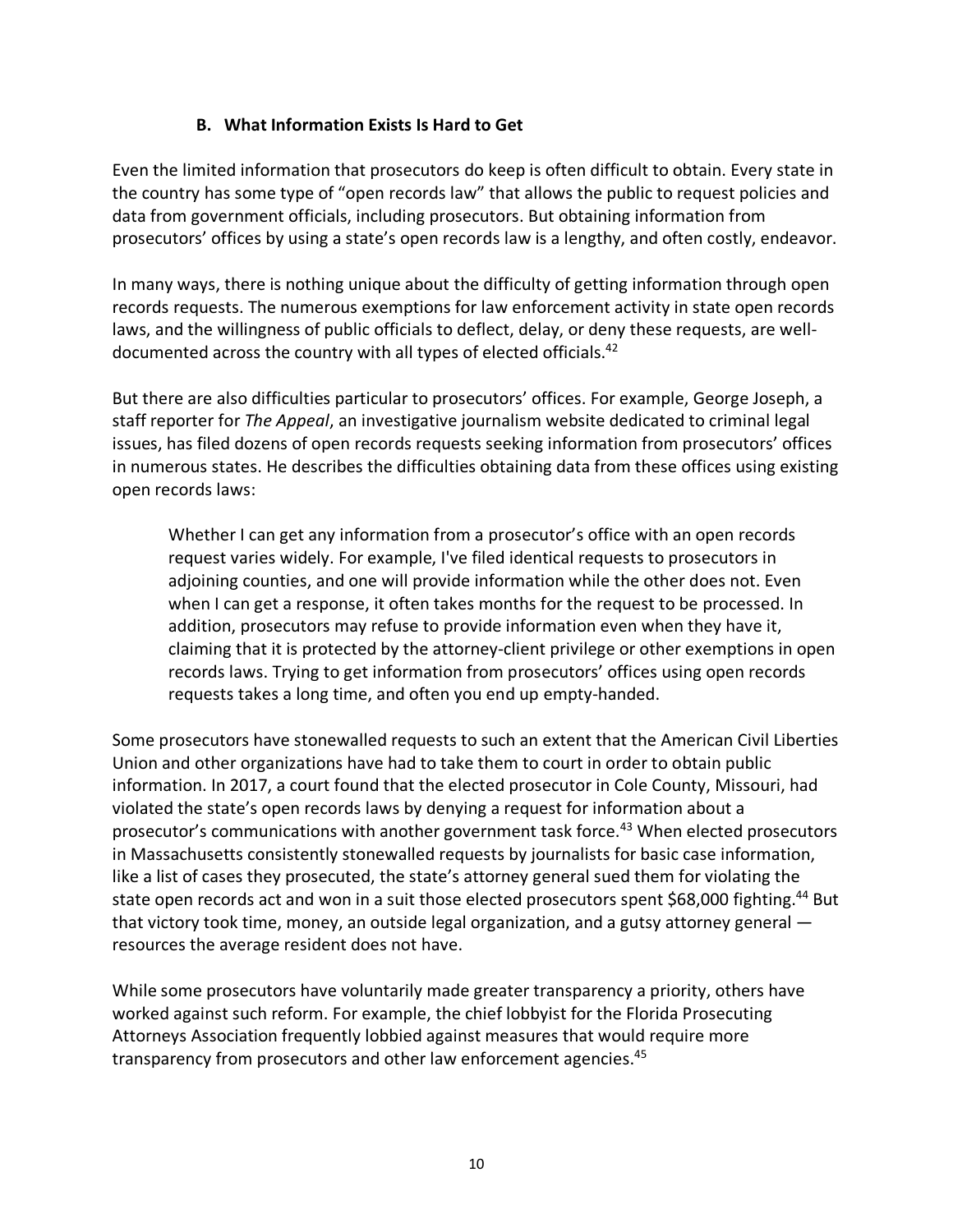In Pennsylvania, a district attorney sought to exempt prosecutor records entirely from the state's open records act.<sup>46</sup> In Arizona, the long-time district attorney in Maricopa County, Bill Montgomery, sought to take control of police records in order to better shield them from public release.47 In Georgia, an elected district attorney's proposal to significantly limit access to prosecutor records was ultimately opposed by the state's attorney general.<sup>48</sup>

By gaining access to basic information on how prosecutors make their decisions, the public would be able to better understand how prosecutors' discretion determines incarceration patterns and to what extent their discretion results in a disparate racial impact.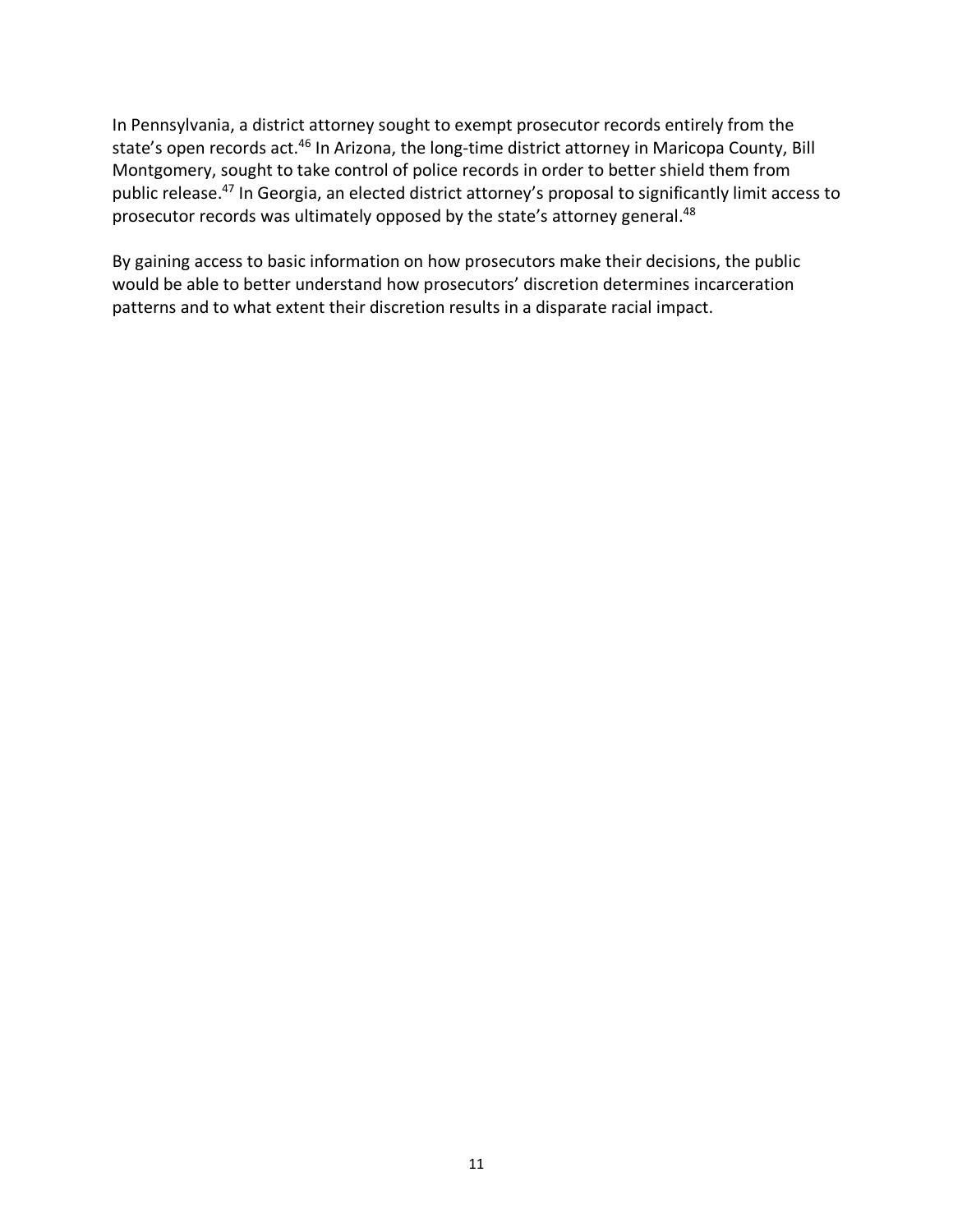## **III. The Promise of Prosecutorial Transparency**

Information from prosecutors is rarely available and what is public tends to focus on outcomes like conviction and incarceration rates. This makes it nearly impossible to determine how prosecutors use their power in the many other, often more consequential, decisions that precede these end results.

As shown in this section, more information would allow both prosecutors and the public to identify and correct the root causes of mass incarceration and racial disparities in the system. Transparency would also help prosecutors improve outcomes and efficiency in their own offices, and would build trust with, and foster accountability to, the communities they serve. In fact, some policymakers and prosecutors have already taken steps in this direction, proving it is both possible and necessary.

## **A. Identifying Incarceration and Racial Disparity Drivers**

Transparency can help the public better understand our incarceration crisis, and how daily decisions may contribute further to it by more precisely identifying the root causes emerging from prosecutorial offices.

Further, improved data collection and subsequent analyses can provide prosecutors with insights into their office's practices and patterns. These analyses can lead to improved practices, fairer policies, more appropriate sentences, and diminished racial disparities.

Some prosecutors have already begun this type of examination. Since 2005, the Vera Institute of Justice has worked with chief prosecutors from New York County; Charlotte, North Carolina; Milwaukee, Wisconsin; San Diego and San Francisco, California; and Lincoln, Nebraska,<sup>49</sup> to collect and analyze statistical data on how their discretion affects racial disparities.<sup>50</sup> These offices understand that finding and correcting disparate outcomes is important for achieving future fairness – a process that begins with transparency.

"The shame is not in finding that we have unconscious biases or that our current policies have a disproportionate racial impact – the shame lies in refusing to ask the questions and correct the problems."51

— Cyrus Vance, District Attorney for New York County, New York52

Identifying these disparities also creates opportunities for prosecutors' offices to improve their policies. For example, when the Vera Institute found unanticipated racial disparities within certain drug cases in the Milwaukee County District Attorney's office,<sup>53</sup>analysts were able to show that the disparity closely tracked varying levels of prosecutorial experience. Junior prosecutors primarily pursued charges for paraphernalia associated with crack cocaine, while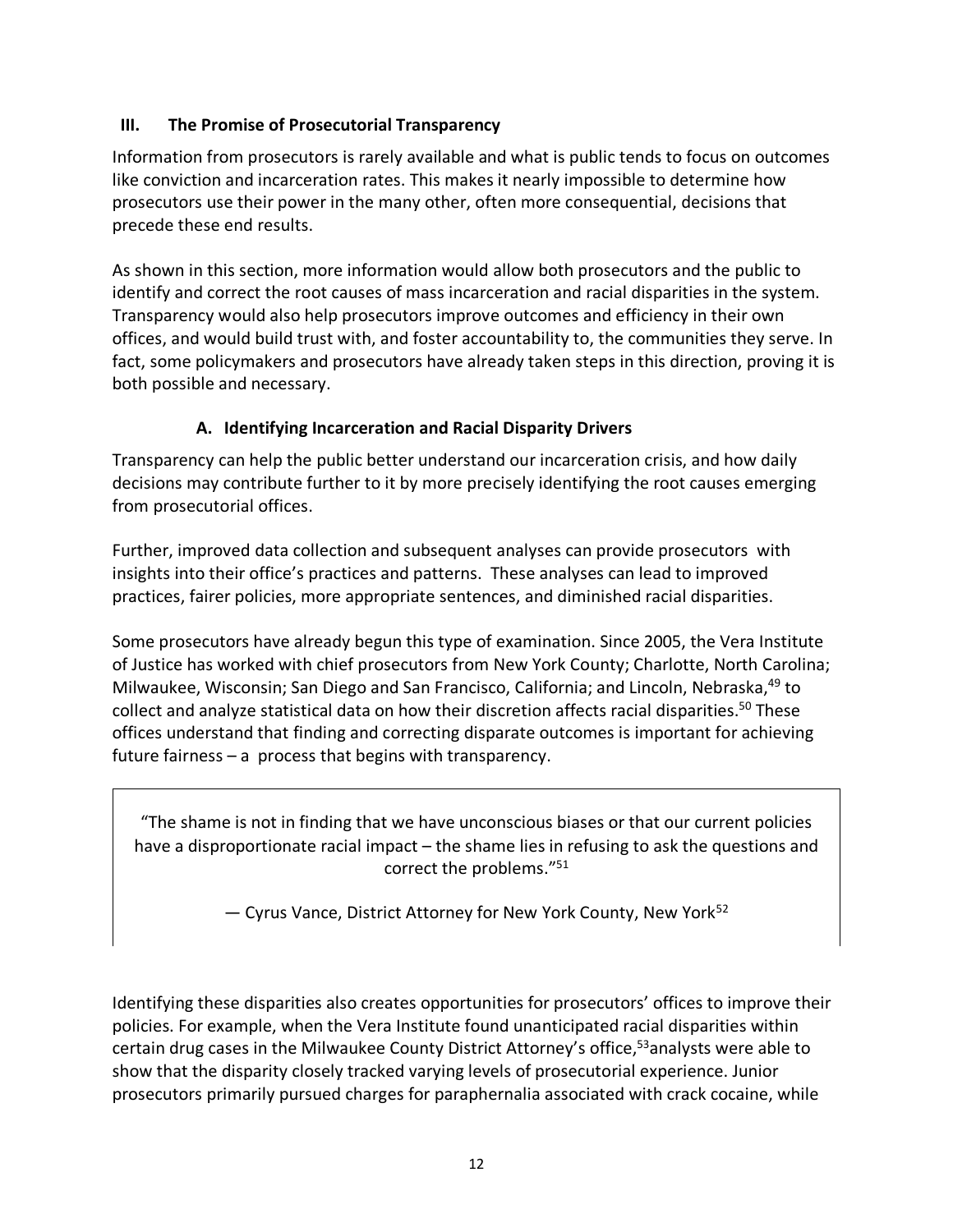senior prosecutors declined paraphernalia charges across the board as relatively minor, regardless of the associated drug type.<sup>54</sup> In response to this revelation, the county's district attorney adopted a new policy to decline drug paraphernalia charges and offer referrals to treatment, whenever reasonable. . The racial disparity diminished as a result. 55

# **B. Improving Prosecutors' Offices**

Prosecutorial transparency is also a component of improving criminal legal practices and policies inside prosecutors' offices. By collecting, analyzing, and publishing data on how they use their discretion, prosecutors can strengthen their own policies and procedures to ensure their actions and resources are ensuring fair treatment for everyone in the community.

"Trying to do our jobs without data is needlessly difficult at best, catastrophic at worst."

— John Chisholm, District Attorney for Milwaukee County, Wisconsin and Christian Gossett, District Attorney for Winnebago County, Wisconsin56

Reliably tracking and analyzing more data can lead to vastly improved capacities to make informed decisions about everything from human resources to choosing case strategies. It can assist an office in compiling annual reports and streamlining budget proposals or grant requests for lawmakers or other law enforcement agencies. Managers will be able to measure performance of their staff; they will be better able to locate and supervise attorneys who are not meeting goals or who are frequently violating the civil rights of those accused of crime. Further, prosecutors will more easily track court appearances and filing deadlines.

These efforts can also help prosecutors identify practices that are especially effective and fair. For example, while the District Attorney's Office in Travis County, Texas, knew it had a high rate of cases dismissed, it had no analysis to provide context on why.<sup>57</sup> Prosecutors in that office assumed this was the result of line prosecutors charging people only to discover they didn't have enough evidence to bring the case to trial. But after collecting more information, the analysis revealed that this pattern was in fact the result of successful diversions. In response to these findings, the Travis County District Attorney's Office invested further in its diversion programs, recognizing its effectiveness. 58

## **C. Helping Overwhelmed Defense**

Increased access to data can also improve outcomes for people fighting criminal charges, their families, and their communities. For example, if a prosecutor's office tends to stack charges only to drop them routinely in plea negotiations, or seek higher bail amounts or sentences against certain racial groups, defenders can use this information in plea negotiations, motion practice, trials, and appeals to reduce or eliminate time spent behind bars.<sup>59</sup> For example, if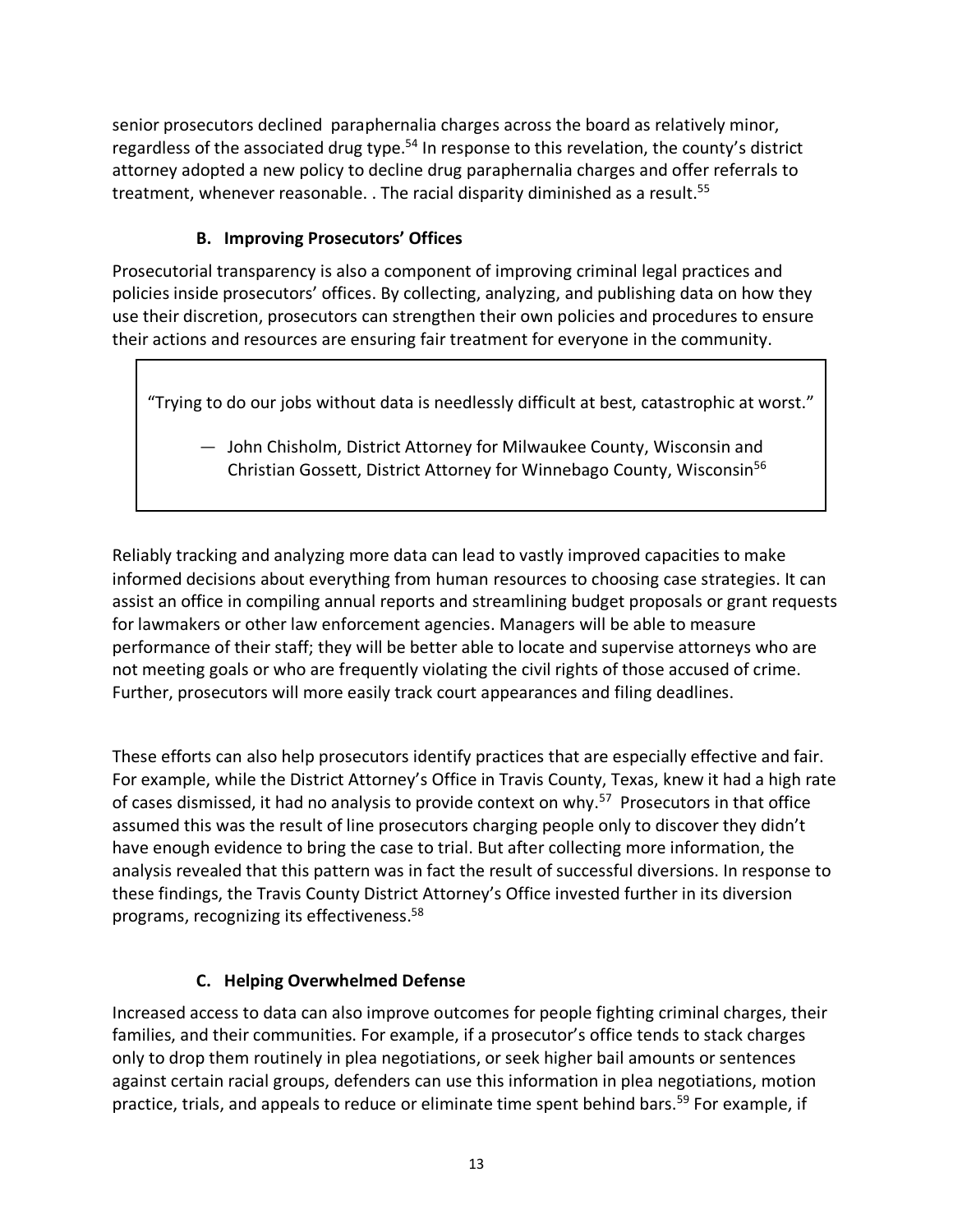defenders know the average time for theft cases to resolve, they can convince the prosecutor charging their clients with theft to offer a better plea deal as that time nears. Further, if a defender knows that local prosecutors convict Black people at a significantly higher rate than whites with similar charges, the defender may be able to make a claim of discriminatory enforcement under the Equal Protection Clause. Further, defense advocates can employ the same data for legislative change and increased funding.

## **D. Improving Accountability**

As elected officials with control of significant public resources and broad powers, prosecutors must be accountable to the communities they have been elected to serve. Yet real accountability is impossible without transparency.

Greater transparency allows voters to evaluate whether prosecutors have followed through on their promises, allowing them to make informed choices at the voting booth. For communities where trust with prosecutors has been eroded by decades of punitive practices, transparency is one small but necessary step to restoring dialogue and ultimately improving the prosecutors' responsiveness to community needs.

Transparency is already transforming other parts of the criminal legal system. With increased attention on police violence after numerous highly publicized police shootings in the past four years, activists and journalists sought police data only to discover law enforcement agencies had no data or that the data was poor quality.<sup>60</sup> To fill the gap, several news organizations and community organizers gathered and published tallies of police killings from a variety of sources, including civilian complaints, court rulings, independent research, news reports, witness statements, and Freedom of Information Act requests.<sup>61</sup> Their annual estimates generally ranged from 1,100 to 1,400 police killings each year – a total significantly larger than previous government counts.62

Policymakers have since begun to demand broader mandatory data reporting by police departments. President Obama's Task Force on 21st Century Policing recommended in 2015 that local law enforcement should be required to swiftly and publicly report when an officer kills someone.<sup>63</sup> By 2016, 11 states passed laws requiring police departments to record and report information regarding officer-involved shootings, deaths, and other uses of force.<sup>64</sup> Some of these laws required additional information, such as data related to traffic stops, civilian complaints, and investigation outcomes.65

Data collection efforts in the policing context show the power of increased transparency to create sustained, meaningful reform in criminal law practices. The lessons learned from these developments and the obstacles involved should be taken into account as advocates and politicians pursue prosecutorial transparency.

When communities understand what prosecutors do and what questions to ask, they can hold prosecutors accountable for their outcomes. The exercise of prosecutorial discretion is best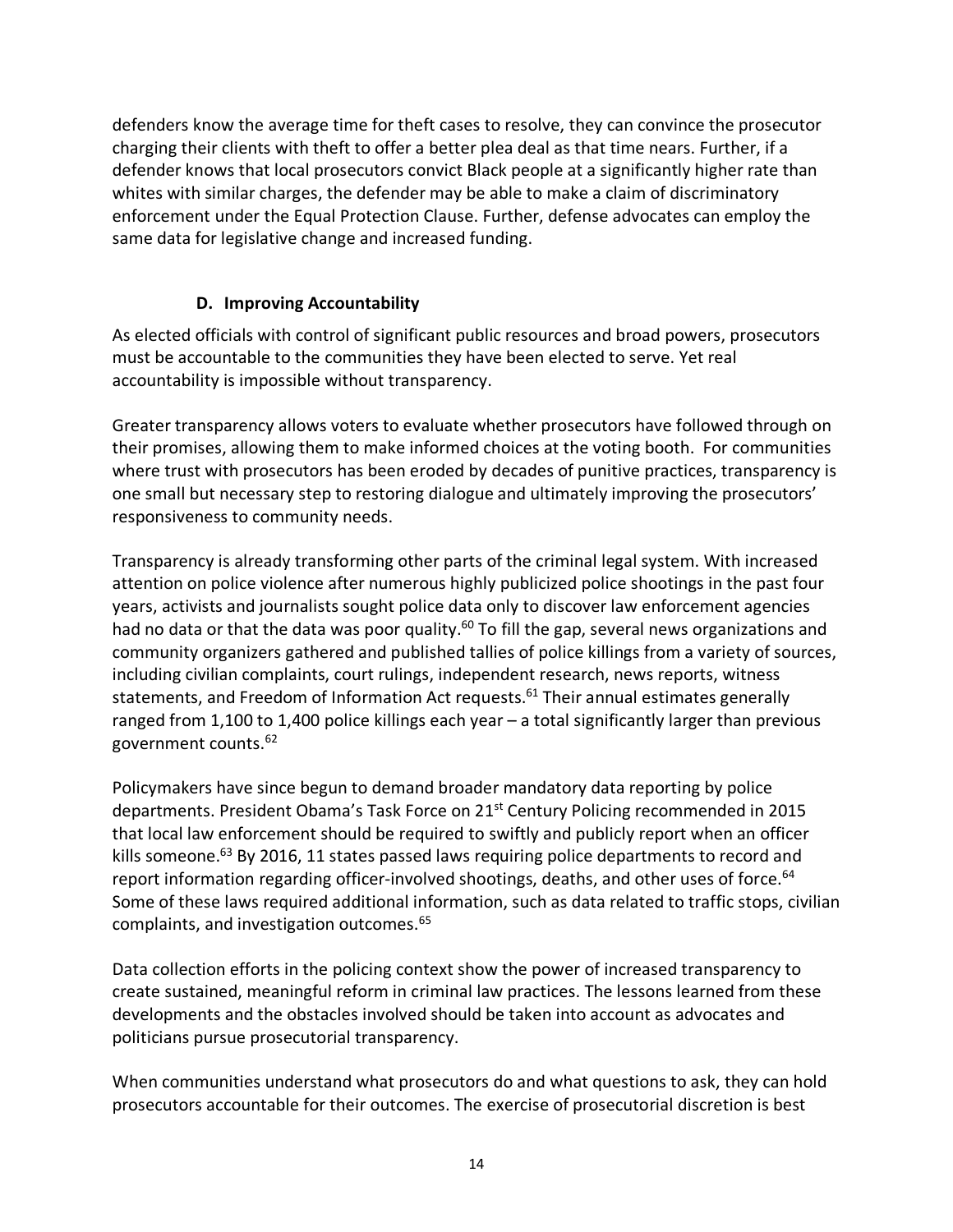judged in each specific context – from decisions to modify charges, offer diversion, or engage in plea-bargaining – but that context is often invisible without more information than is currently available. The state attorney for the Eighth Judicial Circuit in Florida, for example, began in 2008 to track his prosecutors' decision-making throughout the life span of cases.<sup>66</sup> Along with managerial advantages, data tracking enabled his office to define success as achieving just and fair case outcomes, rather than the number of convictions. New metrics, such as the completion of diversion programs, helped to better explain decisions to drop cases (a statistic that went unexplained before collecting data but produced better community results).<sup>67</sup> Data tracking also allowed him to share with the public a new definition of "success."

Provided with greater context drawn from the data, the public would be in a better position to understand prosecutors' decisions and to hold them accountable for their promises. If a prosecutor promises to reduce prosecution of drug possession, for example, they should be held accountable if that promise is not borne out in the data from their office.

## **E. First Steps Toward Transparency**

While prosecutors across the country have opened data to researchers for assistance with developing data collection and analysis, few publish raw data for the public to broadly access. One groundbreaking exception stands out. In March 2018, State's Attorney Kim Foxx of Cook County, Illinois, released six years of raw felony criminal case data to the public.<sup>68</sup> The data was presented in four downloadable excel tables – one each for intake, initiation, disposition, and sentencing – and included 45 million data points. Unique identifiers were provided for cases, defendants, and charges, allowing the user to trace each stage throughout the course of a case, rather than merely offering a "snapshot" view of the data.<sup>69</sup>

Other prosecutors' offices may follow suit. Besiki Luka Kutateladze, of Florida International University, is heading a project deploying a group of researchers to prosecutors' offices in Jacksonville and Tampa, Florida; Milwaukee, Wisconsin; and Chicago, Illinois, for deep dives into prosecutorial data. Dr. Kutateladze is requiring that these offices commit to making the final data and measurements public at the completion of the project in 2020. His researchers will focus on collecting data on: 1) how many people reached negotiated plea deals with prosecutors, 2) details on initial offers, 3) how these offers changed over time, and 4) if plea deals varied based on race of the person accused of a crime, prosecutor, or victim. Importantly, the researchers will also look at what additional information prosecutors could record that would be useful to understanding their work and judging their success that they are not recording now.

Voluntary data releases by individual prosecutor's offices, however, will not be enough to ensure that the public has access to quality, comprehensive data. This goal requires laws explicitly outlining the type of data that gets recorded by prosecutors' offices, how it is stored, and how it is released. Without this focus on improving recording processes consistently, individual efforts will not provide comprehensive insight into prosecutors' work.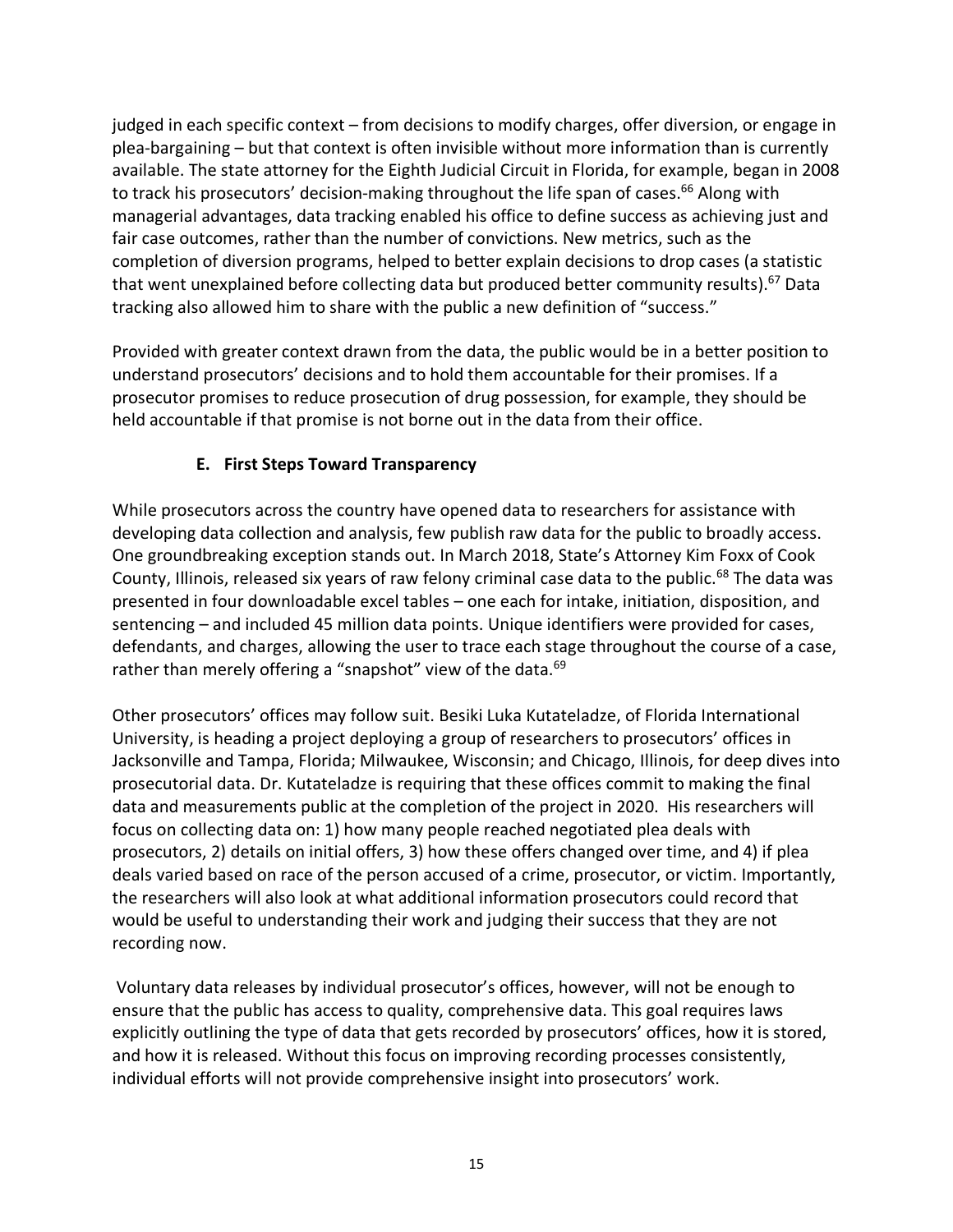Fortunately, policymakers are beginning to understand the importance of widespread transparency throughout the criminal legal system, including in prosecutors' offices.

In 2015, Colorado passed the Community Law Enforcement Action Reporting ("CLEAR") Act, which mandated that a wide range of criminal law data be reported by local law enforcement agencies, the Judicial Department, and the Parole Board to a centralized state criminal law bureau that issues annual reports based on that data.<sup>70</sup> One of the first reports issued by that bureau based on the data revealed statistics showing Black men and women are disproportionately arrested and more likely to be sentenced to prison than any other racial or ethnic group."71

In 2018, the Arizona state Legislature passed a law focused on prosecutors' data specifically. The law, passed as part of a broader spending bill, requires two county attorneys' offices (Pinal and Yavapai) to publish monthly data on misdemeanor and felony prosecutions on their office websites.<sup>72</sup> The offices will begin publishing the information for this pilot project in January 2019 and will continue for 18 months, collecting data on demographics, charges, guilty pleas, trials, and prison sentences or other dispositions.

In March 2018, Florida emerged as a national leader with its passage of a comprehensive criminal law data collection and disclosure law.<sup>73</sup> Senate Bill 1392 – the first and only statewide data policy of its kind in the country – requires each county to identify and publish standardized, robust information related to pretrial release, bail/bond information, charges, pleas, sentencing, and demographics, including race and ability to afford an attorney.<sup>74</sup>

Until now, much of Florida's criminal law data has been extremely difficult to access, a situation common across all states.75 Data has generally been stored in different databases and recorded inconsistently within and across counties, making it difficult to inform prosecutorial decisionmaking and criminal law policies.<sup>76</sup>

"I thought both as a lawmaker and a resident of Florida, it shouldn't be that difficult for people to understand how our system works and whether it's functioning properly."

 $-$  Rep. Chris Sprowls, Republican, 65<sup>th</sup> District of the Florida House of Representatives and sponsor of SB 139277

The new availability of comprehensive criminal law data will allow researchers, the press, and the public to better understand how the criminal legal system is functioning in Florida. Florida lawmakers anticipate that this data collection and transparency measure will be the first step toward greater data-driven reforms of the criminal legal system.<sup>78</sup> Others anticipate that the availability of race and ethnicity data will allow watchdogs to more easily and conclusively spot issues of racial bias in the system.79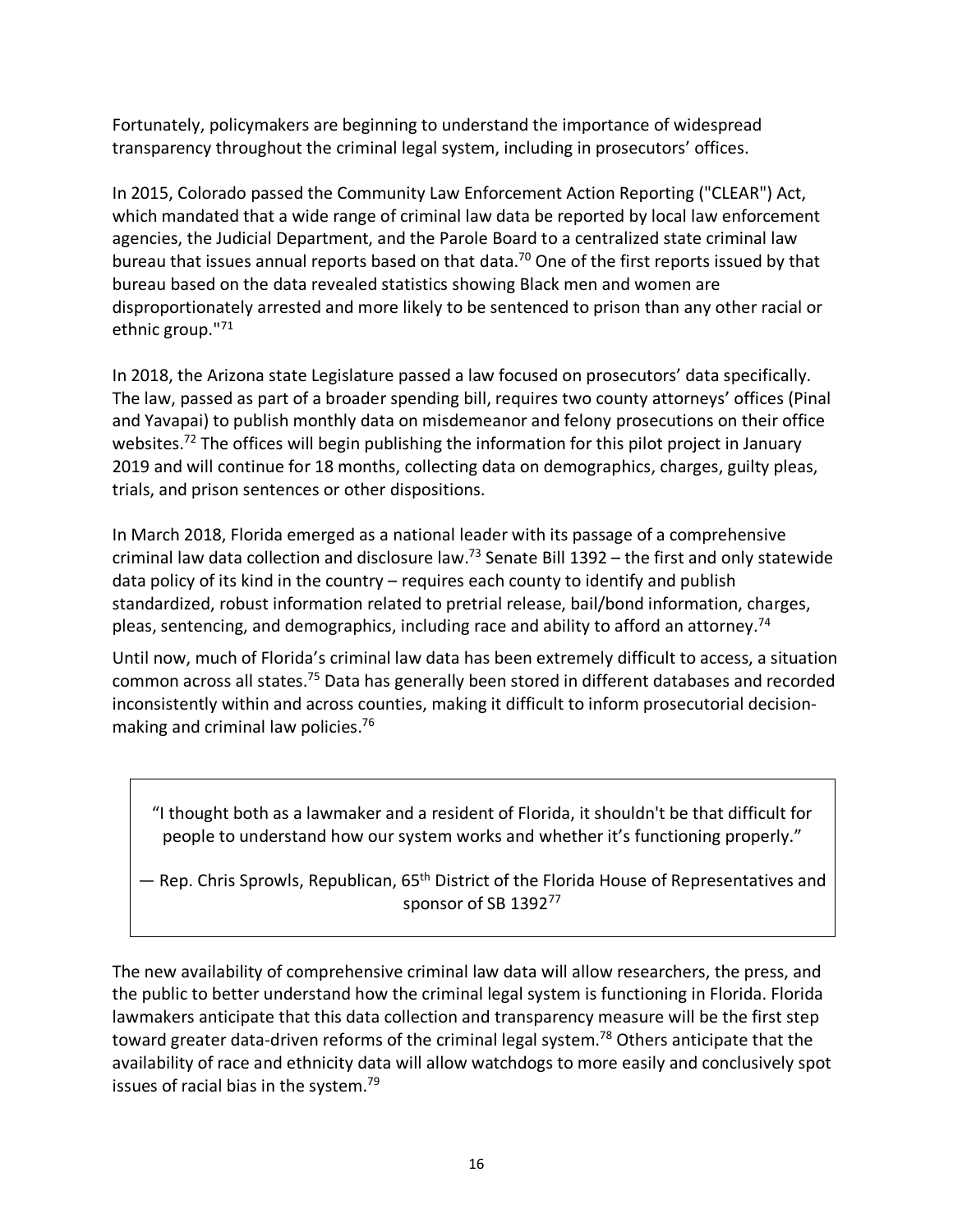#### **IV. Making Statewide Prosecutorial Transparency a Reality**

As this report makes abundantly clear, setting basic minimum transparency standards for all prosecutors in a state is desperately needed and eminently achievable. Statewide data reporting would allow for uniform, public access to prosecutors' policies and to data that would vastly improve accountability, decision-making, and public trust.

The "Prosecutorial Transparency Act," attached as an Appendix to this report, is a model bill that provides a template for state legislatures. This legislation:

- Identifies and defines data points that must be collected and reported by prosecutors, focusing on data that would provide insight into critical decision-making points. This includes the demographics of the charged individual, charge description, initial charge and possible penalties, charge modifications and corresponding penalties, bail type, bail amount, plea offer, date of plea offer, dates of pretrial detention, case disposition, sentence type, sentence conditions and length.
- Requires that all prosecutors' offices in the state provide this data on an annual basis to a central state agency that is responsible for making the data publicly available and issuing annual analyses and reports. The Act empowers the state agency to design a 3 year implementation plan that could include implementation on a rolling basis, for example, by beginning with the reporting of only a subset of data points in the initial years, and/or beginning by reporting by the largest state prosecutors' offices.
- $\bullet$  Identifies prosecutors' written policies and makes those policies public  $-$  or requires prosecutors to disclose that no such policies exist. This includes, for example, bail and sentencing practices, plea bargain guidelines, discovery practices, prosecuting youth as adults, screening for mental health, and diversion.
- Requires basic reporting on staffing, training, and discipline in the prosecutor's office. This information will allow communities to demand better representation where a prosecutor's office does not have a staff representative of the community and build trust by showing that prosecutors who engage in misconduct are being held accountable.
- Creates an Advisory Board that includes representatives of impacted communities and criminal defense attorneys. Enforces compliance by prohibiting a prosecutor's office from receiving state funding if that an office fails to comply with the Act's provisions.

As states consider this model legislation and how to adapt it to their specific needs, the following issues should to be considered: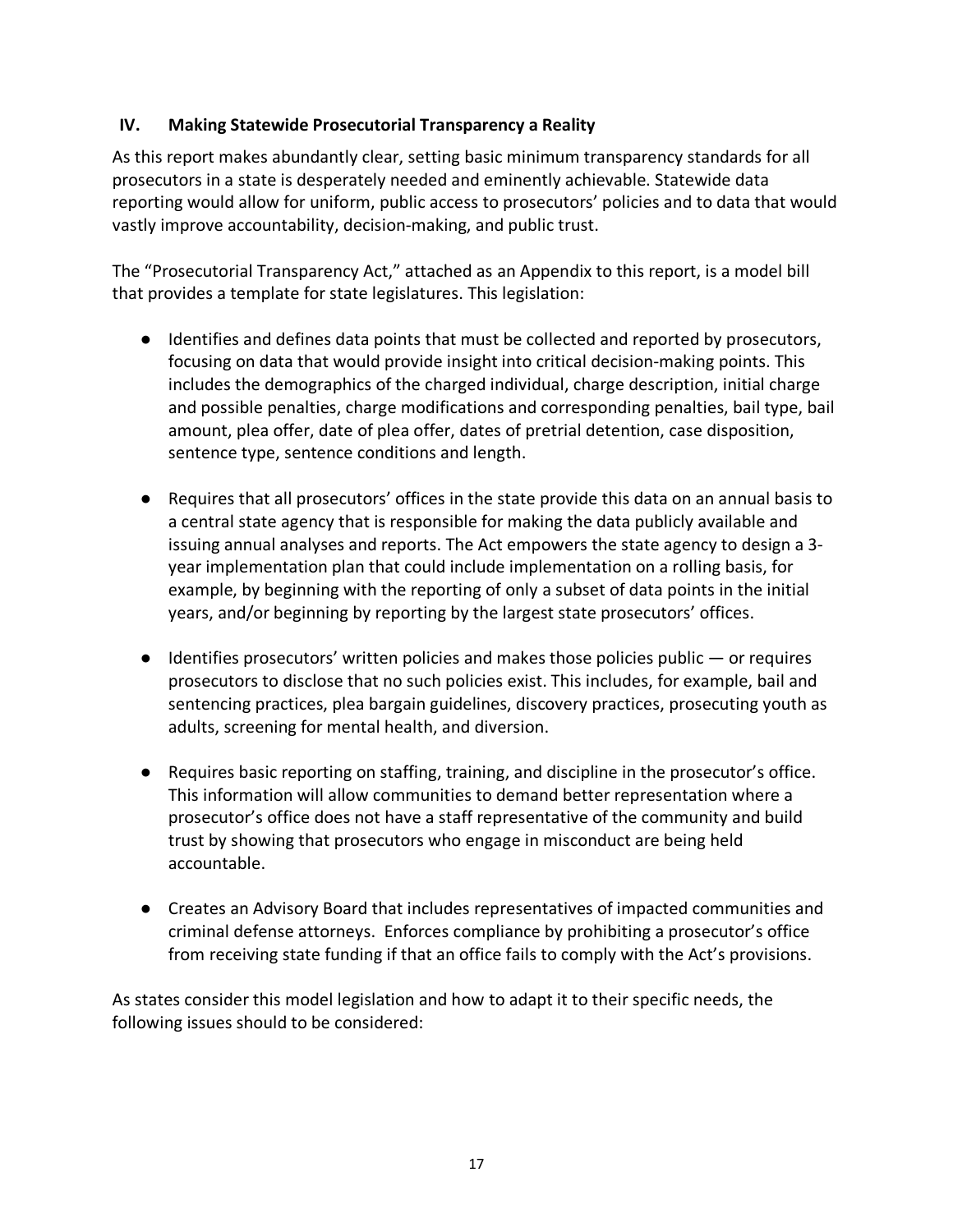# **A. Privacy Concerns**

There are serious privacy concerns that arise with the government's collection and centralization of data that contains sensitive personalized information. These concerns must be weighed carefully, and appropriate safeguards put in place to guard against misuse or accidental disclosure. The Prosecutorial Transparency Act addresses these concerns by (1) assigning a unique identifier (random number) in place of names, (2) providing that only deidentified data is released publicly; and (3) declining to collect some especially sensitive information, such as people's sexual orientation or immigration status.

# **B. Logistical Challenges**

In most states, there are prosecutors' offices of every size: from those with multimillion-dollar budgets and dozens or hundreds of staff, to those with only a few staff attorneys. Ensuring uniform and consistent reporting from offices of so many different capacities presents significant logistical challenges.

The Prosecutorial Transparency Act addresses this challenge by having a centralized state agency, rather than each individual prosecutor's office, take responsibility for designing a uniform reporting system and collecting and analyzing the gathered data. This structure relieves some of the burden on smaller offices, while also creating a state-level body to analyze data provided by all prosecutors' offices in the state.

Nearly every state has an existing state criminal legal agency whose mandate already includes some form of statewide data collection and analysis. The approach of centralized reporting to a state agency was the path taken in states like Colorado and Florida in requiring statewide reporting from dozens, if not hundreds, of local law enforcement agencies and courts.

# **C. Fiscal Impact**

The implementation of the Prosecutorial Transparency Act may require the allocation of additional resources, either to create new capacity within a central state agency or to support prosecutors' offices where additional infrastructure is needed to collect the mandated data.

In response to concerns about cost, the most critical point is that it is a necessary investment. Both the public and prosecutors are largely operating in the dark about decision-making and outcomes. Ensuring that these powerful public officials, who combined received billions of taxpayer dollars, can accurately report and measure outcomes is critical for fundamental transparency, likely to improve efficiency,<sup>80</sup> and will lead to better results for public health and safety.

Many prosecutors' offices already have substantial budgets and should reasonably be expected to develop additional data infrastructure with existing resources. Indeed, many are already in the process of doing so.<sup>81</sup> Before any fiscal note is attached to a state's Prosecutorial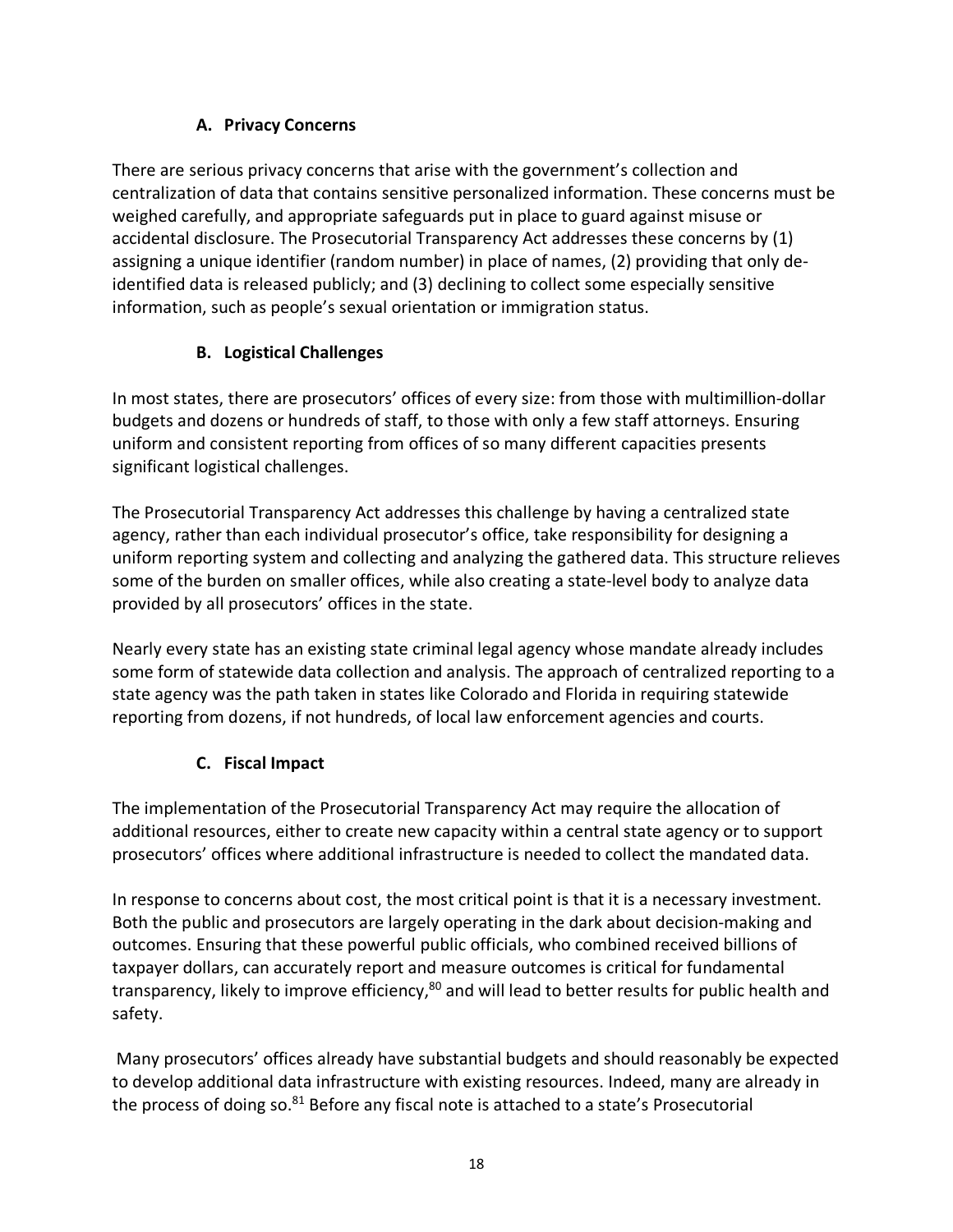Transparency Act, a careful assessment should be made of what additional resources, if any, are actually needed to facilitate data collection. It may be that modest investments in smaller offices would be adequate to enable the reporting required under the Act.

Finally, it should be noted that major components of the Act — collecting and publicly sharing policies and staffing information — should not require any additional infrastructure or resources in most cases. These components could be implemented with zero cost.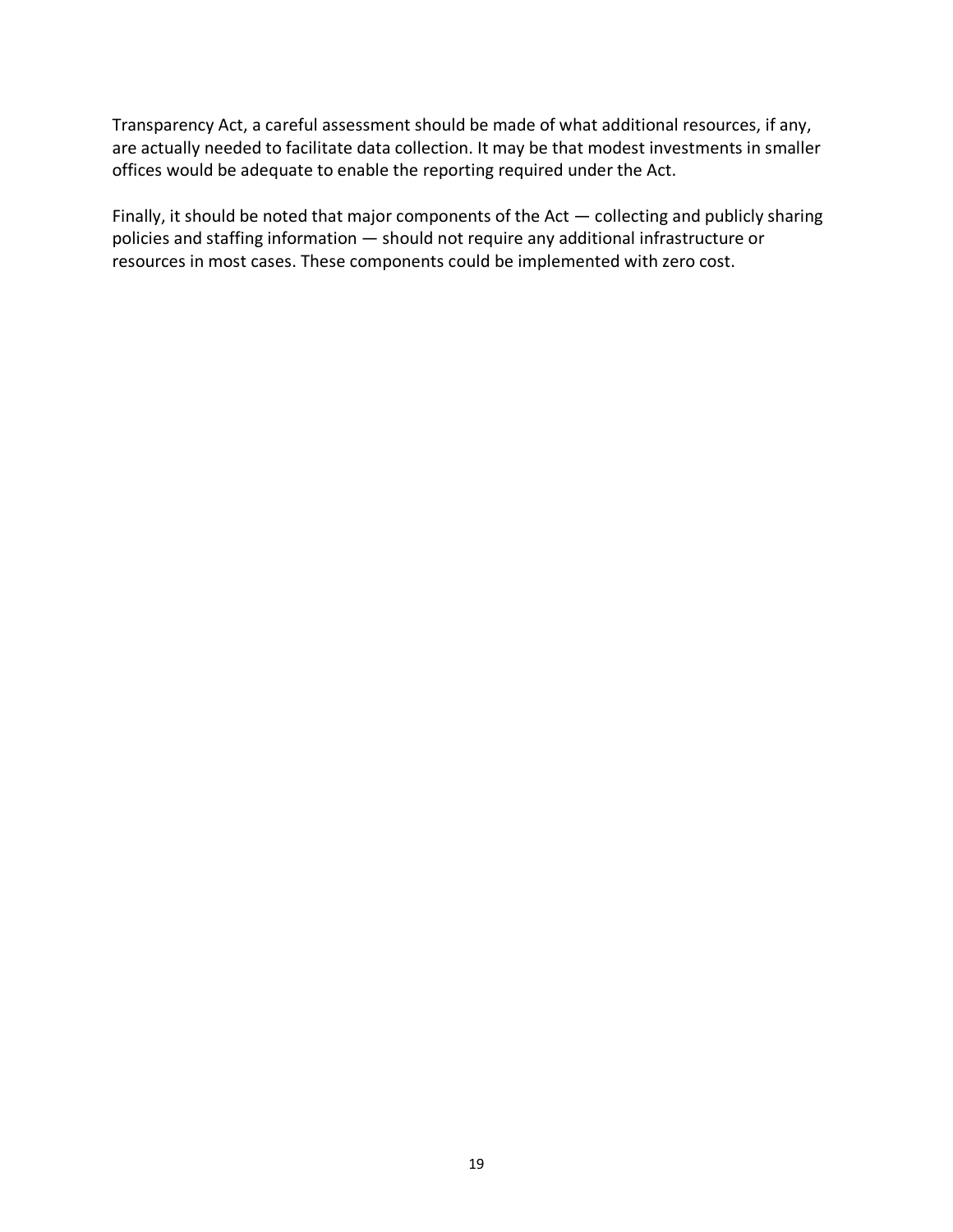#### **Conclusion**

We cannot end mass incarceration until we transform the practices of prosecutors. Transforming those practices requires a far more complete picture of how they are making their decisions as well as the direct impact of those decisions on individuals and communities.

The Prosecutorial Transparency Act is a long-overdue and needed solution to this problem. Holding prosecutors accountable is impossible so long as prosecutorial power remains hidden from public view.

Passing the Prosecutorial Transparency Act in every state is a necessary step toward reversing the nationwide crisis of mass incarceration and ensuring that communities have the information they need to hold these powerful elected officials accountable.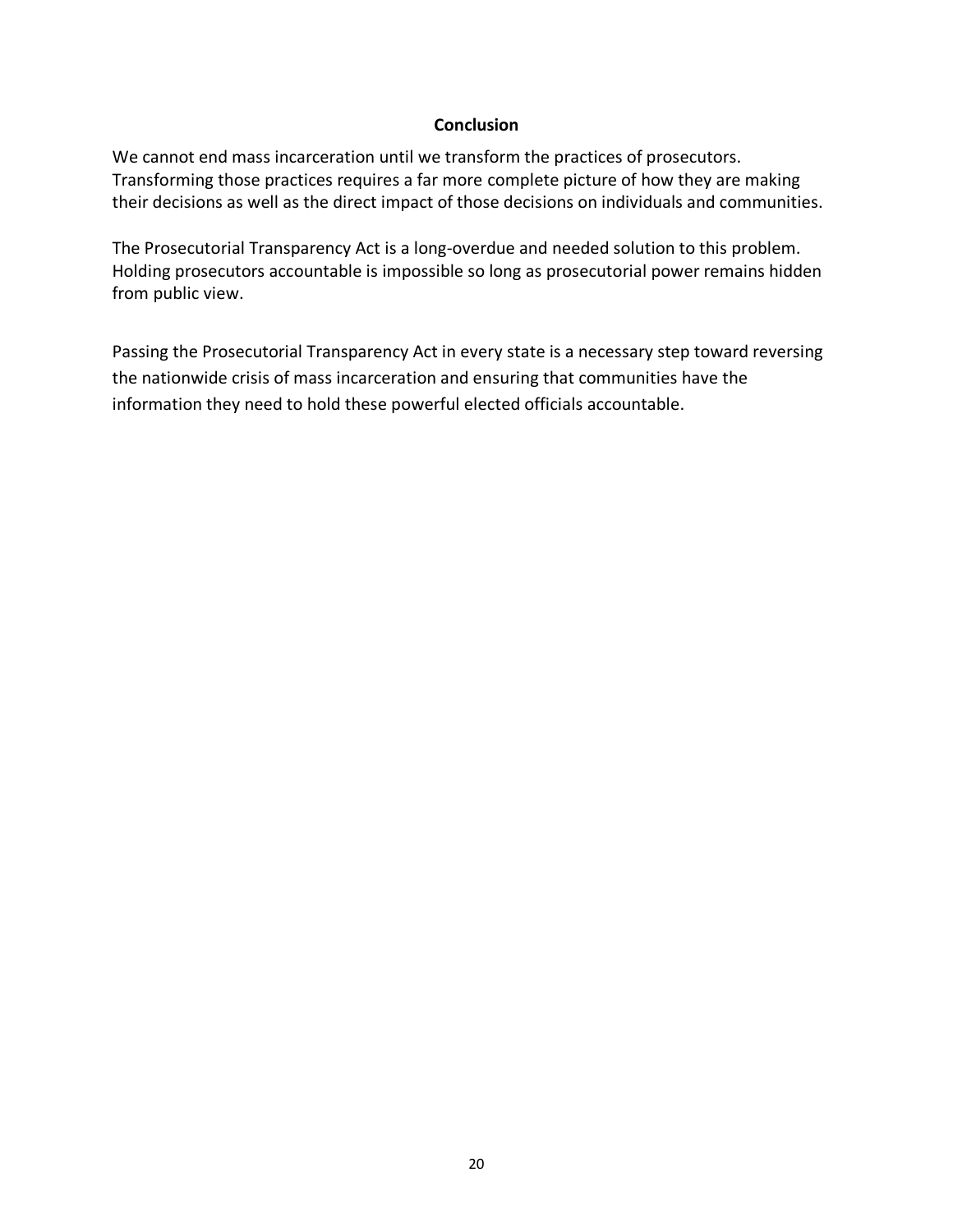#### **The Prosecutorial Transparency Act**

#### **Section 1 – Legislative Findings and Intent**

The Legislature finds and declares the following:

The [prosecutors' offices] in this state, which receive taxpayer funding from and are subject to oversight by this Legislature, are the most powerful actors in the criminal justice system. Among other things, [prosecutors' offices] decide whether to charge people, and with what crimes. They determine, virtually unilaterally, whether individuals will be diverted from the criminal system, thereby avoiding criminal records and attendant collateral consequences. They also make influential recommendations regarding pretrial detention, bail, and sentencing. These decisions and more have a lasting impact on people accused of crime, victims, families, communities, and [state's] economy. Yet basic information and data about these offices and their practices, while nominally publicly available, are exceedingly difficult to access and understand.

All individuals, including voters who determine which prosecutors should hold elected office and taxpayers who fund these offices, deserve unfettered access to this information in a way they can understand and use, unless protected by a recognized privilege or statutory or common law exemption. In addition to educating voters, the information this act requires [prosecutors' offices] to disclose will help identify the drivers of mass incarceration and racial disparities in our criminal justice system. The information will improve accountability for offices that violate the law and individuals' rights. It will help produce fairer outcomes in individual criminal cases, including via better-informed plea negotiations. And it will hasten improvements in prosecutors' offices themselves, creating management efficiencies and cost savings. The Legislature intends these and other salutary results of increased prosecutorial transparency.

In sum, the Legislature finds that it is a compelling state interest to implement uniform information transparency requirements for [prosecutors' offices] around the state, and that the public has a right to know such information. Accordingly, the Legislature enacts the Prosecutorial Transparency Act of [year].

#### **Section 2 – Definitions**

For purposes of this Act, the following definitions shall apply:

A) "Unique Identifier" means a randomly generated number that is assigned in place of a defendant's name;

B) "Case number" means the unique number assigned to a criminal case associated with a particular criminal charge.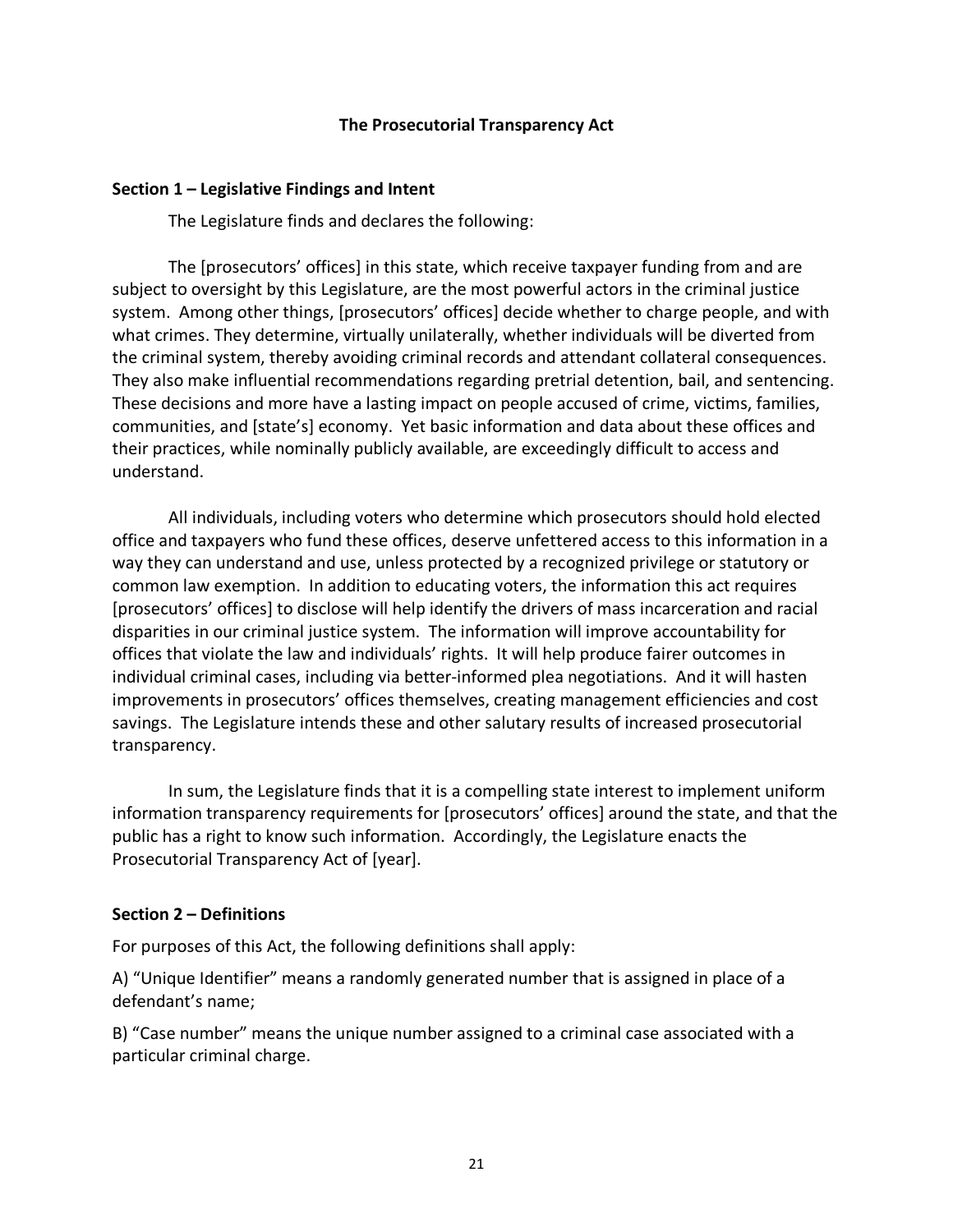B) "Charge" means any accusation of a crime by the [prosecutor's office], $1$  including but not limited to an ordinance, citation, summary, misdemeanor, felony, or other type of crime, and including but not limited to accusations brought by ticket, citation, information, complaint, indictment, or other charging instrument.

C) "Charge description" means the name of the charge as given by the criminal code; a statement of the conduct that is alleged to have been violated; the associated statutory section establishing such conduct as criminal; the misdemeanor, felony, or other classification of the charge; and any level or tier within the misdemeanor, felony, or other classification.

D) "Charge ID" means the unique identification number assigned to a charge.

E) "Charge modifier" means any aggravating or mitigating circumstance of an alleged charge that enhances, reduces, or reclassifies it to a different classification grade or level.

F) "Disposition" means the conclusion of the prosecution of any charge, including but not limited to nolle prosequi, diversion, dismissal, dismissal as part of plea bargain, conviction as part of plea bargain, conviction at trial, acquittal, or any other means.

G) "Initiation" means the creation or institution of a charge against a criminal defendant, whether by police, prosecutors, grand jury, or other entity.

H) "Policy" means any policy, procedure, guideline, manual, training material, direction, instruction or other piece of information, whether formal or informal and whether or not in writing, that contains any guidance whatsoever for employees of the [prosecutor's office].

## **Section 3 – Information to be Collected, Maintained, and Disclosed**

A) Except as provided in this Section and in accordance with local and state laws, a [prosecutor's office] shall collect and disclose the following data for each case prosecuted by such office, and maintain a record all information collected for at least 10 years:

- 1) Case number;
- 2) Indictment number;
- 3) Docket number;
- 4) Unique identifier;
- 5) Defendant race;
- 6) Defendant gender;
- 7) Defendant disability status, if any;
	- a. Mental disability (psychiatric, developmental, intellectual),
	- b. Physical disability (mobility, other),

<sup>&</sup>lt;sup>1</sup> Choose identifier consistent with state designation, e.g., "District Attorney's Office," "County Attorney's Office," "Prosecuting Attorney Office," "State's Attorney's Office," etc.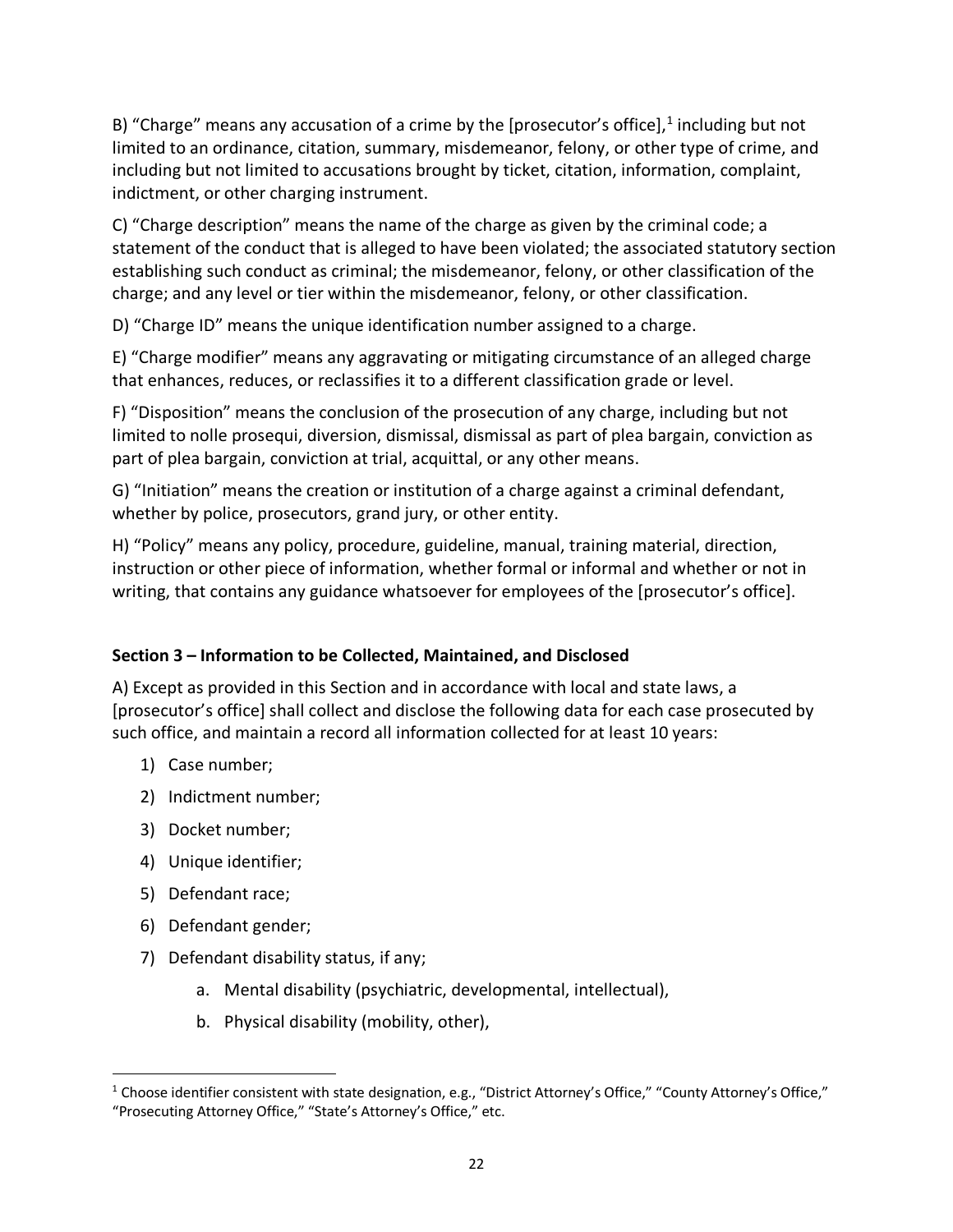- c. Sensory disability (vision, hearing, other)
- 8) Source of information in subsection 3(A)(7) above:
	- a. Defendant's advocate or attorney,
	- b. Observation by DA,
	- c. Other
- 9) Incident date;
- 10) Arrest date;
- 11) District or neighborhood of arrest;
- 12) Primary arresting agency;
- 13) Other agencies involved in arrest;
- 14) Charges listed on arresting agency paperwork;
- 15) If [prosecutor] declines to prosecute the arrest, reason;
- 16) Charges brought by the [prosecutor];
- 17) Prosecutor who approved each charge;
- 18) Whether defendant was deemed eligible for court-appointed counsel, and name of the proceeding (e.g. arraignment, first appearance) where such determination was made;
- 19) Arraignment date;
- 20) Charge modification date(s);
- 21) Charge following modification;
- 22) Whether diversion was offered;
- 23) Date diversion was offered;
- 24) Judicial position on diversion, if any was stated on the record;
- 25) If diversion was offered, whether accepted by defendant;
- 26) Diversion terms, including how much defendant must pay (if anything);
- 27) Whether the charge carried a mandatory minimum sentence;
- 28) Whether the charge carried was death-penalty eligible;
- 29) Prosecutor's recommendation on bail or bond, including release conditions;
- 30) Whether bail or bond was imposed on the defendant;
- 31) Whether bond was secured, unsecured, or other type;
- 32) Date bail or bond imposed;
- 33) Release conditions, if ordered;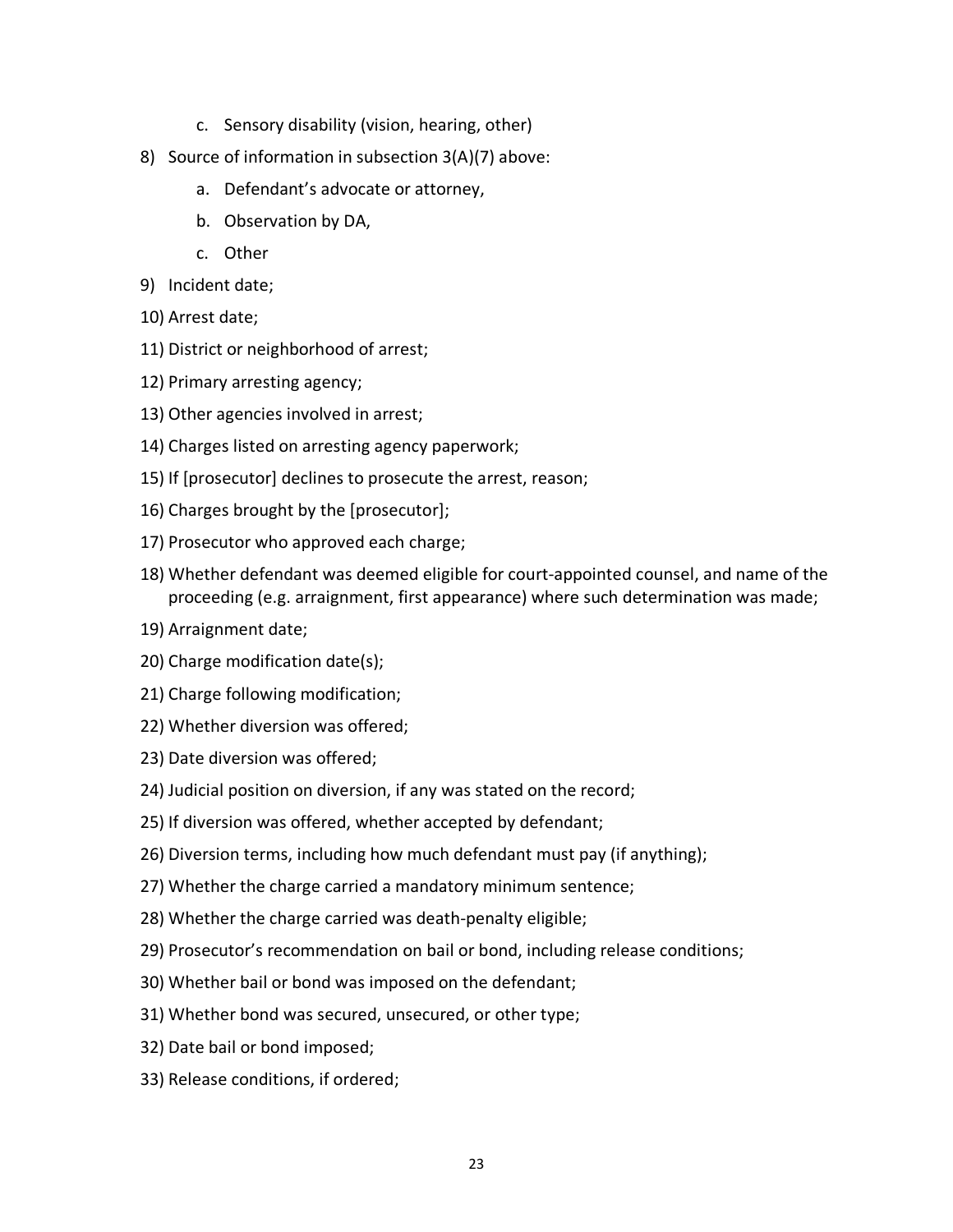- 34) Date range(s) of any pretrial detention;
- 35) Whether a risk assessment or other algorithm-based or quantitative tool was used in determining whether pretrial detention was ordered and/or the amount of bail or bond;
	- a. Name of the office or agency that conducted the risk assessment,
	- b. Name of offices, agencies, individuals, or attorneys that received the risk assessment results
- 36) Whether any statutory or constitutional rights of defendants were waived, either by stipulation or on the record;
	- a. The dates of such waiver,
	- b. The rights waived,
	- c. Whether and which rights were waived as a condition of a plea bargain
- 37) Whether a plea was offered;
- 38) Whether a time limit was provided with a plea offer;
- 39) All terms of all pleas offered, including, but not limited to:
	- a. Charges dismissed,
	- b. Sentence ranges for charges dismissed,
	- c. Charges in the plea,
	- d. Sentence ranges for charges in the plea,
	- e. Any charges "covered by" the plea but not part of the conviction,
	- f. Penalties [or sentence] offered for taking plea, if any
- 40) Whether plea was accepted or rejected;
- 41) Whether discovery was offered to defendant before the plea;
- 42) Date discovery disclosed to defense or defendant;
- 43) Presiding judge(s) at pretrial stage;
- 44) Disposition, including:
	- a. Case or charges dropped by [prosecutor] [or dismissed on motion of [prosecutor], and reason for dismissal,
	- b. All charges defendant was convicted of, if any,
	- c. If convicted, whether by plea, jury trial, or bench trial,
	- d. If case was dismissed by judge, reason for dismissal
- 45) Presiding judge at disposition;
- 46) Disposition date;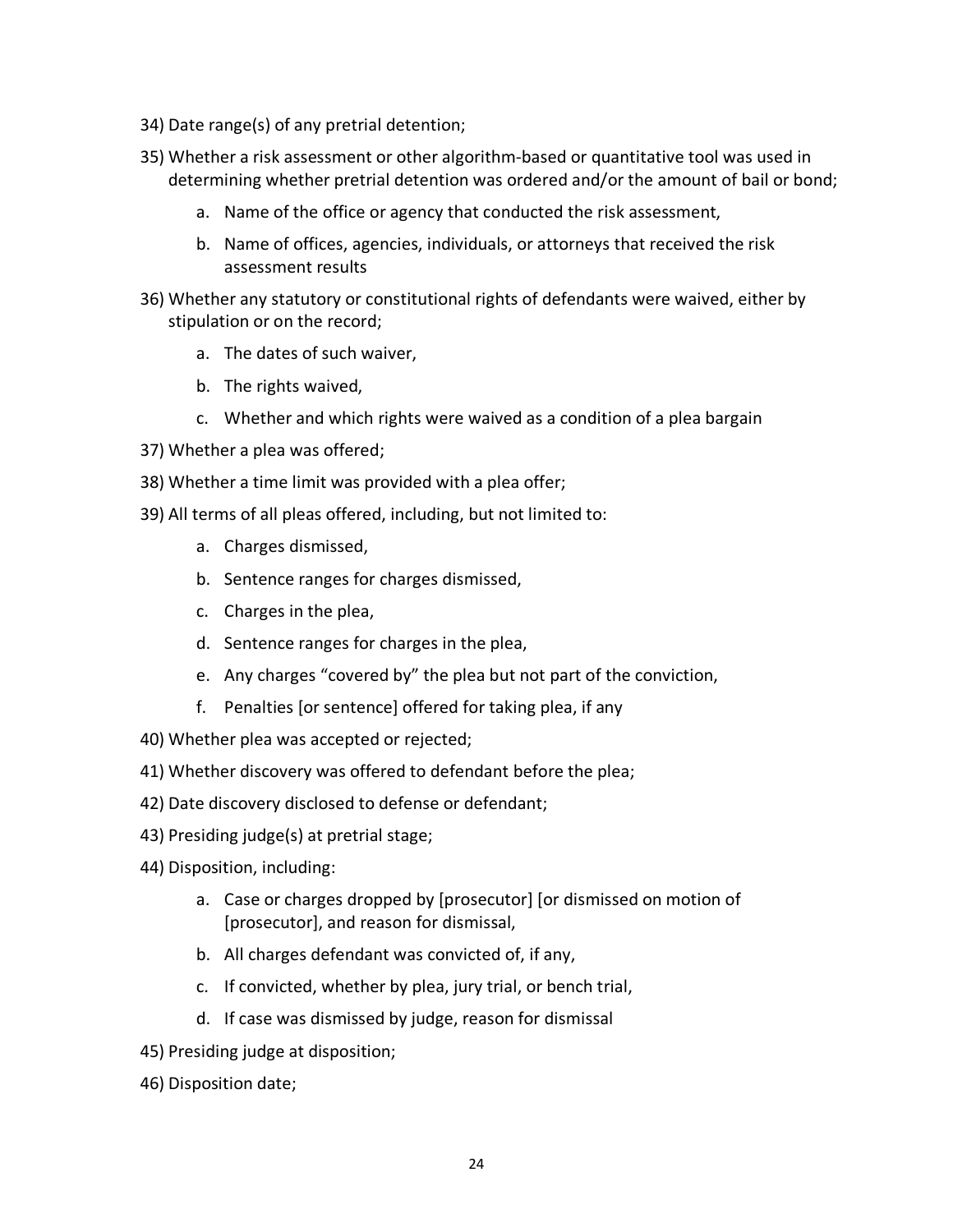- 47) Sentence type (prison, probation, etc.);
- 48) Sentence length;
- 49) Presiding judge at sentencing;
- 50) Supervision terms;
- 51) Services required or provided, if any;
- 52) Fines, fees or surcharges required, if any;
- 53) Forfeiture of property required, if any.

B) The [prosecutor's office] shall collect and publish all office policies including, but not limited to, those listed in this subsection. If the [prosecutor's office] does not maintain a policy related to any of the topics listed in this subsection, the [prosecutor's office] shall affirmatively disclose that fact.

- 1) Charge dismissal and charging;
- 2) Bail;
- 3) Sentencing;
- 4) Plea bargains;
- 5) Grand jury practices;
- 6) Discovery practices;
- 7) Witness treatment, including when and how to procure material witness warrant;
- 8) How a decision is made to prosecute [juvenile/youth] as adult;
- 9) How fines and fees are assessed;
- 10) Criminal and civil forfeiture practices;
- 11) Mental Health Screening/Collect Mental Health History;
- 12) Substance Abuse Screening/History;
- 13) Domestic violence survivors;
- 14) Diversion policies and practices;
- 15) Human resources, including but limited to hiring, evaluation, firing, promotion, and rotation among divisions or units;
- 16) Internal discipline policies and procedures;
- 17) Victim Services;
- 18) Restorative Justice Programs;
- 19) List of office trainings in the last year;
- 20) Practices involving tracking and responding to prison inmates' applications for parole or resentencing;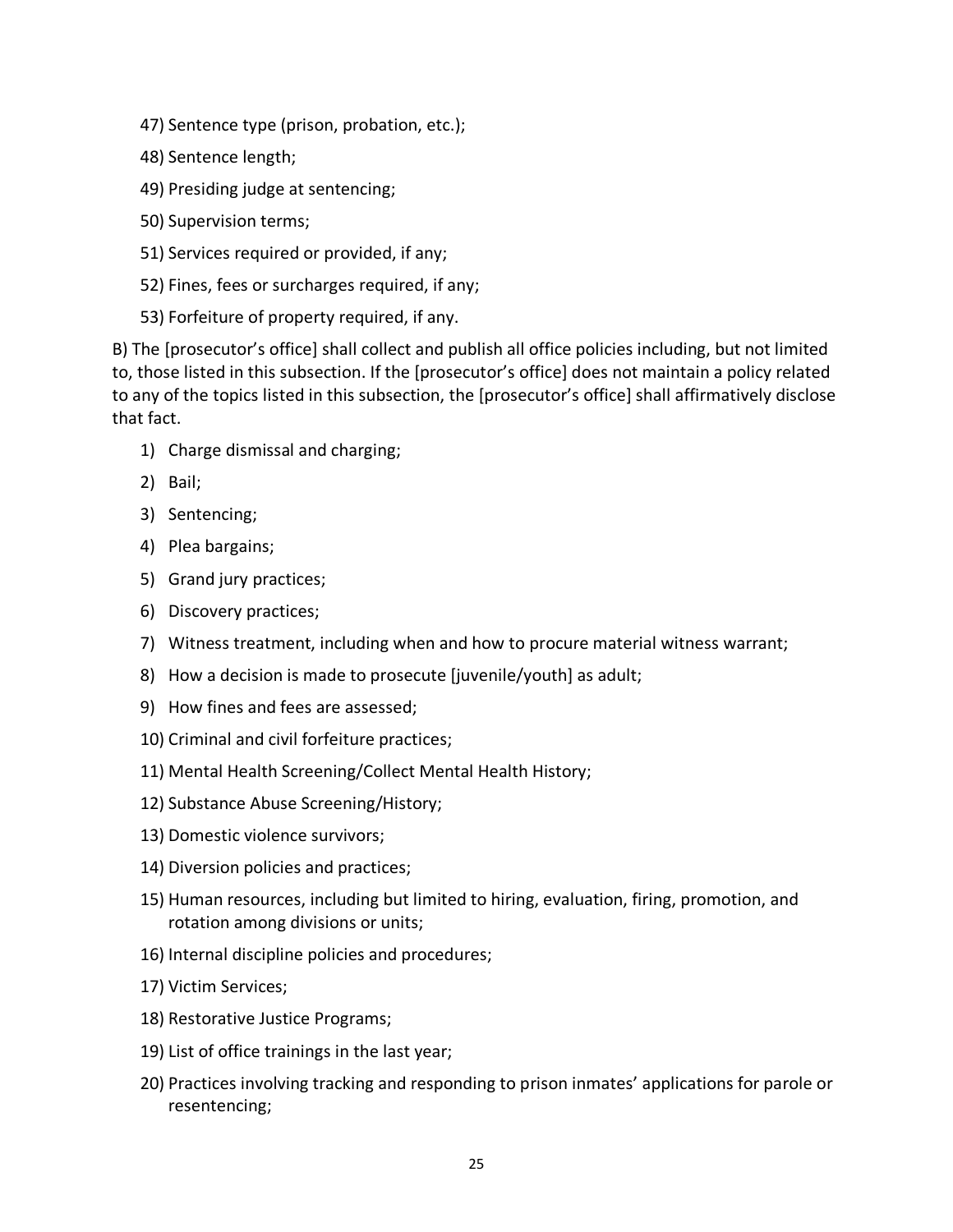21) Policies specific to vulnerable populations like immigrants, LGTBQ, etc.

C) The [prosecutor's office] shall collect and publish the following information for every attorney employed in the office, with names and other personally identifying information redacted or replaced by an anonymizing identifier (e.g. "Attorney 1,""Attorney 2," etc.):

- 1) Age;
- 2) Gender;
- 3) Race;
- 4) Date hired;
- 5) Title;
- 6) Disciplinary history;

D) [Prosecutor's office] must collect and publish the following information:

- 1) Number of attorneys on staff;
- 2) Cases handled per year per attorney;
- 3) Number of attorneys who worked for the office in a temporary or contract capacity during the previous calendar year;
- 4) Number of paralegals and administrative staff employed by the office;
- 5) Number of investigators utilized during the previous calendar year;
- 6) Number of experts utilized during the previous calendar year, whether on staff or otherwise;
- 7) Number of police or detectives who work directly for the [prosecutor's office]

#### **Section 4 – Reporting Requirements**

A) Policies and Staffing Information

- 1) Beginning six months after the Effective Date of this Act, the [prosecutor's office] shall being making publicly available all the information in subsections 3(B)-(D) by posting them on the [prosecutor's office] website and making them readily publicly available to any person who requests them directly from the [prosecutor's office].
- 2) The information in subsections  $3(B)$ -(D) must include the effective date of the policy or the date the information was gathered, and the [prosecutor's office] shall ensure that it posts revised, updated or newly drafted policies or newly collected information on a timely basis, and not less frequently than once each year.

## B) Data Reporting to [State Agency] and [State Agency] Reports and Analysis

- 1) [State Agency] shall determine the manner in which data required in subsection 3(A) shall be transmitted by [prosecutor's office]. [State Agency] shall ensure such reporting is done in a uniform and consistent fashion.
- 2) [State Agency] shall determine an implementation schedule and plan by which all [prosecutors' offices] in the state shall be reporting all data under Section (3)(A) no later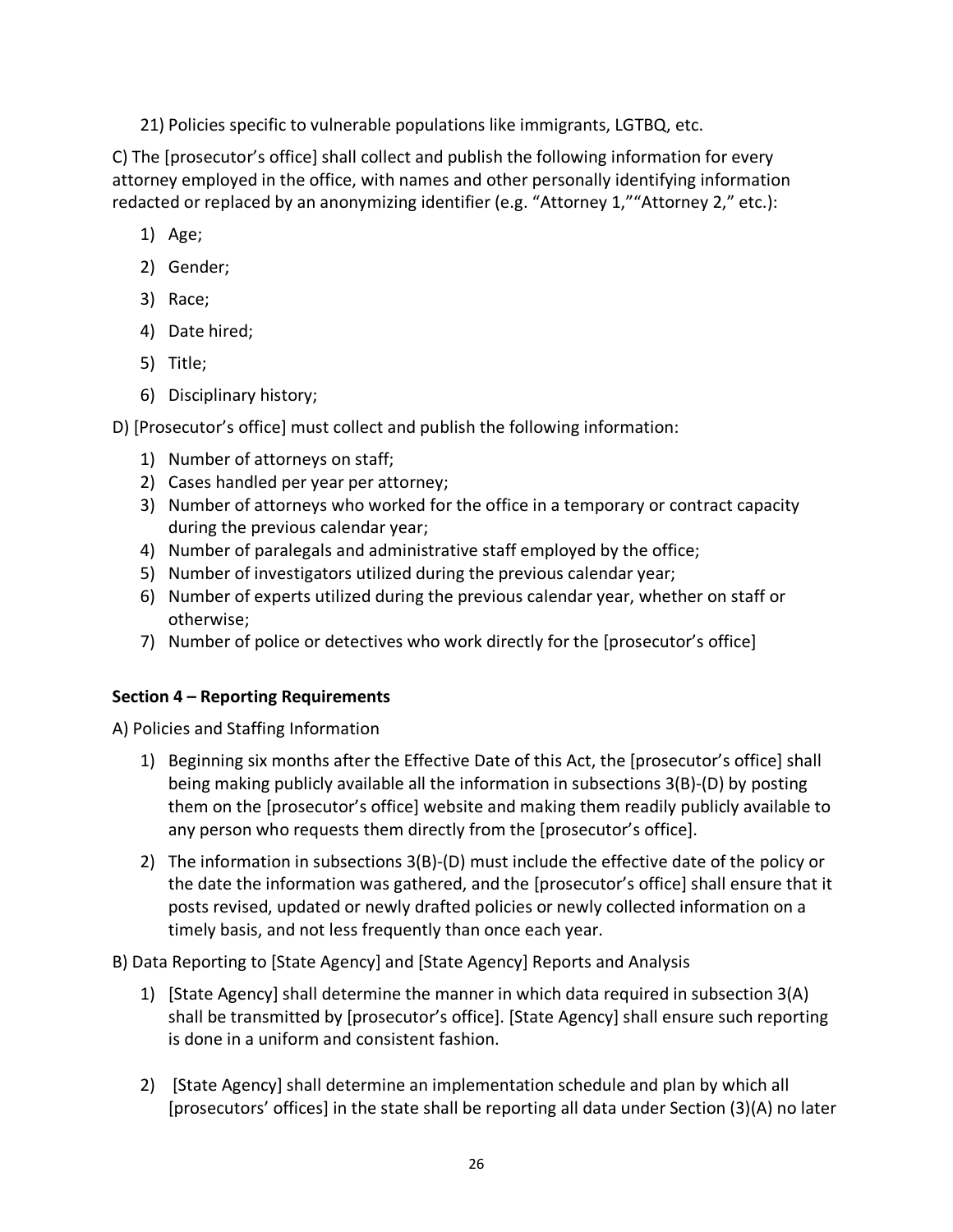than three years after the Effective Date of this Act. That plan may include, at the sole discretion of [State Agency], implementation on a rolling basis that starts by prioritizing a subset of the data in subsection 3(A) and/or starts by prioritizing reporting from larger offices.

- 3) In accordance with that plan, and beginning one year after the Effective Date of this Act, [prosecutor's office] shall begin transmitting data, stripped of any individualized or identifying personal information about any person arrested or prosecuted, to [State Agency] on or before January  $31<sup>st</sup>$ , for the preceding calendar year.
- 4) Beginning one year after the Effective Date of this Act, on May 1 of each year [State Agency] shall begin publishing online the data collected under Section 3(A) in a modern, open, electronic format that is machine-readable, machine-searchable, and readily accessible to the public on the [State Agency] website. No published data shall contain individualized or identifying personal information about any person arrested or prosecuted.
- 5) Beginning one year after the Effective Date of this Act, on September 1 of each year, [State Agency] shall produce an annual report that analyzes the data received from all [prosecutors' offices], comparing and contrasting the practices and trends among and between [prosecutors' offices] in the state, and identifying any [prosecutors' offices] who are not in compliance with this Act.
- 6) [State Agency] shall also, from time-to-time, but not less frequently than twice per year, publish issue-specific reports that provide a deeper analysis of one or more areas of prosecutorial decision-making. At least one such report per year shall focus on racial disparities in a particular point(s) of prosecutorial decision-making.

#### **Section 6 — Advisory Board**

No later than three months after the Effective Date of this Act, the Governor shall constitute and appoint members to an Advisory Board that shall meet from time-to-time, but no less than once per quarter, with the [State Agency] to provide input and guidance to [State Agency] on any and all draft rules, regulations, policies, plans, reports, or other decisions made by [State Agency] in regard to this Act. The Advisory Board shall be comprised of no fewer than seven members, who shall not be compensated, and shall include at least two members who are public defenders or criminal defense attorneys and two members who have direct experience being prosecuted in the state's criminal legal system.

#### **Section 7 – Noncompliance**

Notwithstanding any other provision of law, where [State Agency] has made a determination that a [prosecutor's office] is not in compliance with this Act, that [prosecutor's office] shall be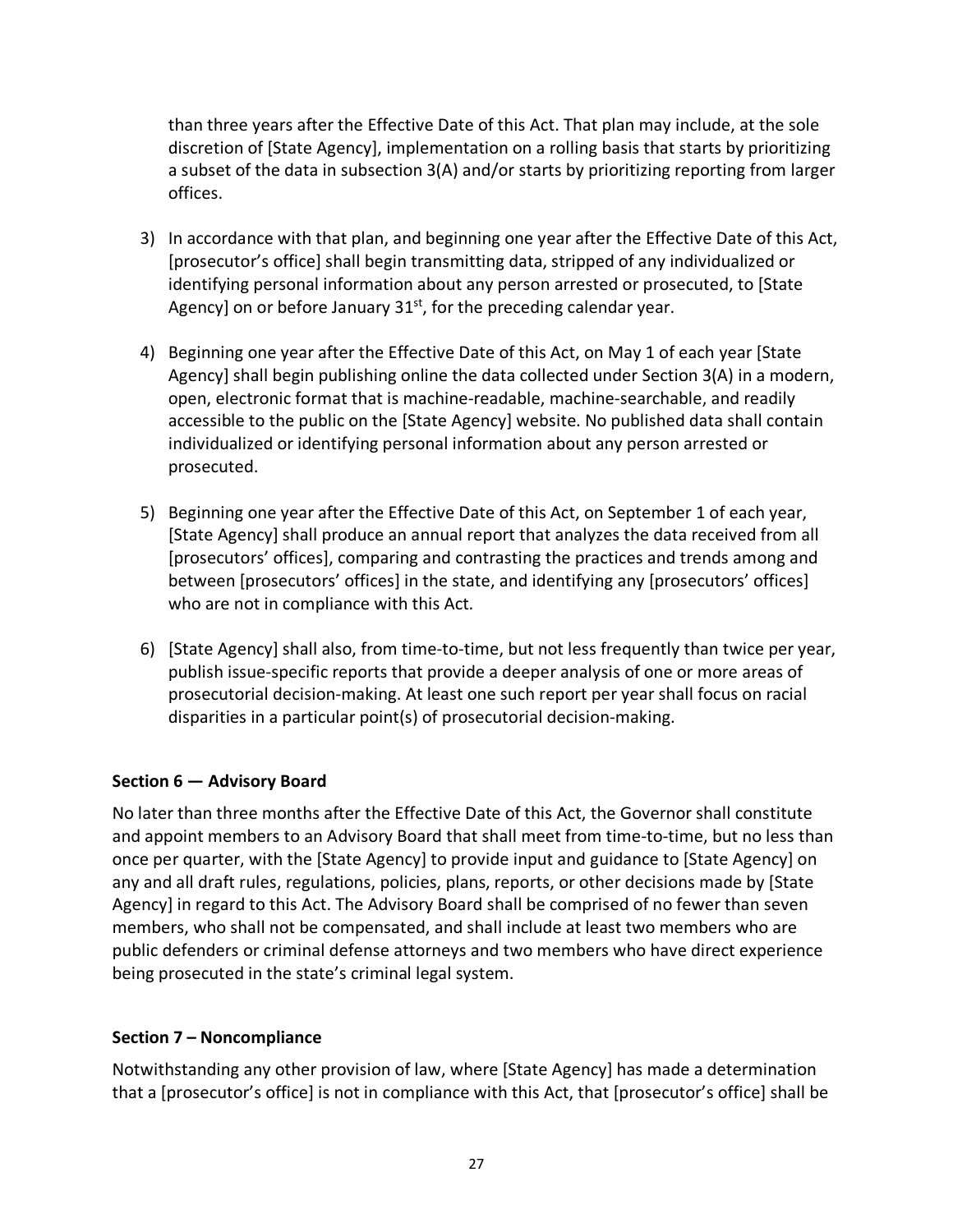ineligible to receive funding from the [state's general fund or other allocation] and any state grant program administered by the [Attorney General or other entity controlling grants to the prosecutor's office]. Funding shall be restored only after full compliance with the requirements of this Section, after the [prosecutor's office] provides the required information from the date of non-compliance through the current date, and upon a compliance review by [State Agency] and certification that the [prosecutor's office] is in compliance with this Act.

#### **Section 8 – Relation to [public records acts]**

A) If the [prosecutor's office] is in compliance with this Section and receives a request for information under [insert name of public records law] that the [prosecutor's office] reasonably and in good faith believes can be satisfied by reference to data made publicly available under this Section, the [prosecutor's office] may satisfy its obligation under [public records law] by referring the requesting party to the [State Agency] website containing the data. In such circumstance, the [prosecutor's office] need not collect and disclose the particular data requested.

B) If the requesting party does not believe that its request can be satisfied with data collected under this Section and published on the relevant website, the requesting party may file suit in accordance with the [public records law] to compel disclosure.

## **Section 9 – Effective Date**

This legislation shall take effect on [MONTH], [DAY], [YEAR].

## **Section 10 – Severability Clause**

If any provision of this Act, or the application thereof to any person or circumstance, is held invalid, the remainder of this Act and the application to other persons or circumstances shall not be affected thereby.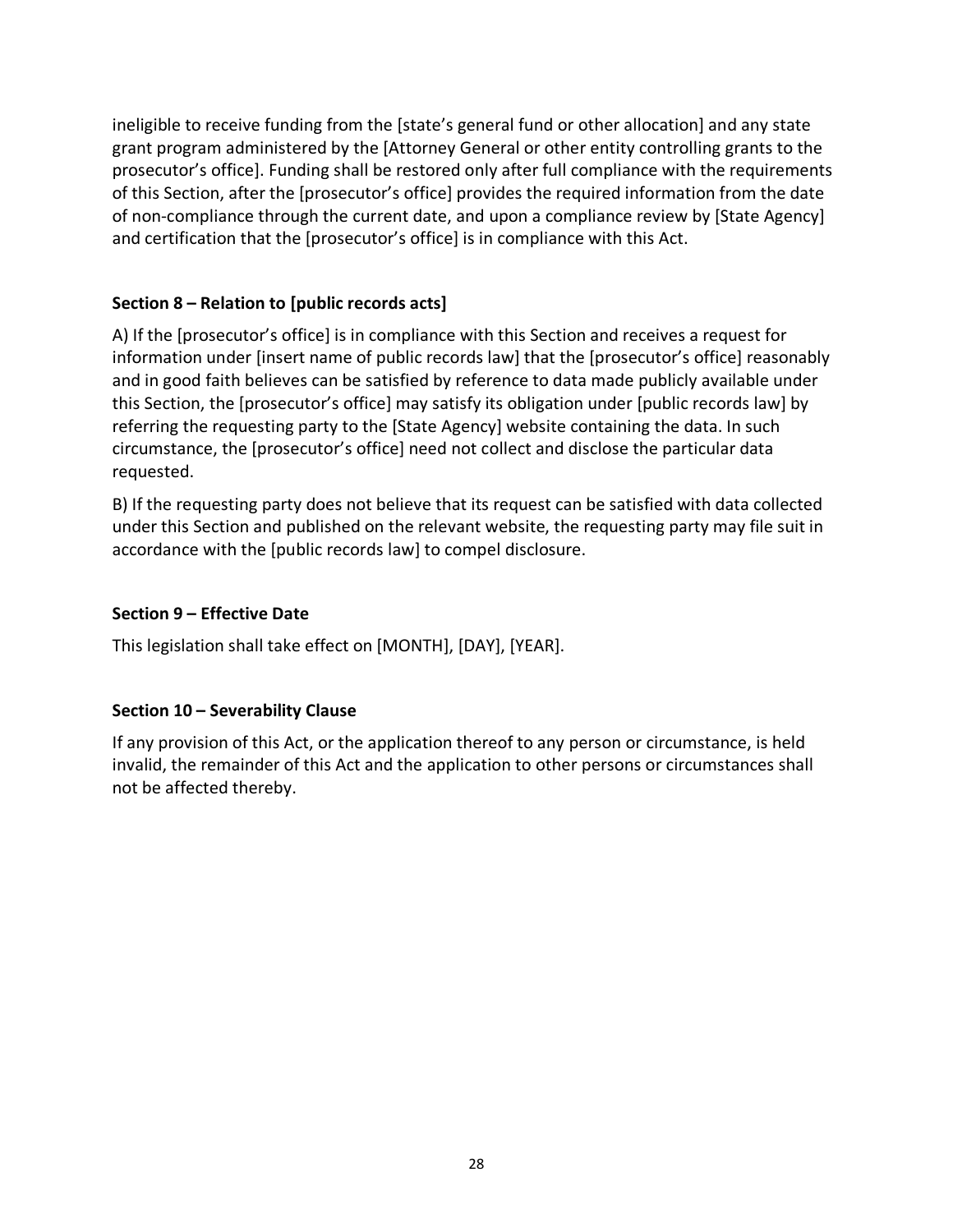#### **End Notes**

 $\overline{a}$ 

- <sup>1</sup> ROY WALMSEY, WORLD PRISON BRIEF & INST. FOR CRIM. POLICY RESEARCH, WORLD PRISON POPULATION LIST, 11<sup>th</sup> Ed., http://www.prisonstudies.org/sites/default/files/resources/downloads/world\_prison\_population\_list\_11th\_editio
- n\_0.pdf. 2 **Part of The Sentencing Project to the United Nations Human Rights Committee Regarding Racial Disparities in the** UNITED STATES CRIMINAL JUSTICE SYSTEM 1 (2013), https://sentencingproject.org/wp-content/uploads/2015/12/Race-
- 

and-Justice-Shadow-Report-ICCPR.pdf.<br><sup>3</sup> E. Ann Carson, Prisoners in 2016 t.10 (2018), https://www.bjs.gov/content/pub/pdf/p16.pdf.<br><sup>4</sup> Americans Overwhelmingly Support Prosecutor Reform, Poll Finds, ACLU Blog (Dec. 12, 20 national poll conducted by David Binder Research) (https://www.aclu.org/news/americans-overwhelmingly-

support-prosecutorial-reform-poll-finds).<br><sup>5</sup> Phone Interview with Taylor Pendergrass (Dec. 2018) (notes on file).<br><sup>6</sup> Bureau of Justice Statistics, Prosecutors in State Court: 2007 Statistical Tables (2011),

https://www.bjs.gov/content/pub/pdf/psc07st.pdf (adjusted for inflation from 2007 to 2018 dollars).

 $7$  Adam Foss, A Prosecutor's Vision for a Better Justice System, Ted Talk 8:50 (Feb. 2016),

https://www.ted.com/talks/adam\_foss\_a\_prosecutor\_s\_vision\_for\_a\_better\_justice\_system/transcript?language= en.<br><sup>8</sup> Some states appoint chief prosecutors, rather than electing them. These include Alaska, Connecticut, and New

Jersey well as Washington DC. Steven W. Perry, Bureau of Justice Statistics, Prosecutors in State Courts, 2005 (2006), https://www.bjs.gov/content/pub/pdf/psc05.pdf. 9 *See Adam Foss: Can Prosecutors Stem The Tide Of Mass Incarceration?*, NPR TED RADIO HOUR (Mar. 16, 2018),

https://www.npr.org/2018/03/16/593875641/adam-foss-can-prosecutors-stem-the-tide-of-mass-incarceration.<br><sup>10</sup> See, e.g., *Diversion Programs*, YouTH.GOV, https://youth.gov/youth-topics/juvenile-justice/diversion-programs.<br><sup></sup>

https://dallasda.org/wp-content/uploads/2018/08/GeneralElection2018-Creuzot.pdf.<br><sup>12</sup> Traci Schlesinger, *Racial Disparities in Pretrial Diversion: An Analysis of Outcomes Among Men Charged With Felonies and Processed in State Courts*, 3(3) Race & Justice 210- 238, 228 (July 2013),

https://journals.sagepub.com/doi/pdf/10.1177/2153368713483320.<br><sup>13</sup> See generally John Pfaff, The Causes of Growth in Prison Admissions and Populations (2012),

https://web.law.columbia.edu/sites/default/files/microsites/criminal-law-roundtable-

2012/files/Pfaff\_New\_Admissions\_to\_Prison.pdf. 14 *Id*. 15 *Inalies/Pfaff New Admissions Admissions* to Prison. 14 *Id.*; *see also* Hanna Kozlowska, The US Mass Incarceration Crisis Can't Be Fixed Until We Realize We've B Looking at the Problem All Wrong, Quartz, Mar. 6, 2017, https://qz.com/923037/americas-mass-incarcerationcrisis-cant-be-fixed-until-we-realize-we-have-been-looking-at-the-problem-all-wrong. 15 *See* Carlos Berdejó, Criminalizing Race: Racial Disparities in Plea Bargaining, 59 Boston College Law Rev. (2018),

https://papers.ssrn.com/sol3/papers.cfm?abstract\_id=3036726.<br><sup>16</sup> See MATTHEW R. DUROSE, DAVID J. LEVIN, & PATRICK A. LANGAN, BUREAU OF JUSTICE STATISTICS, FELONY SENTENCES IN STATE

COURTS, 1998 (2001) https://www.bjs.gov/content/pub/ascii/fssc98.txt; *see also* LINDSEY DEVERS, BUREAU OF JUSTICE ASSISTANCE, PLEA AND CHARGE BARGAINING 3 (2011),

https://www.bja.gov/Publications/PleaBargainingResearchSummary.pdf.<br><sup>17</sup> Alexa Van Brunt, *Poor People Rely on Public Defenders Who Are Too Overworked to Defend Them*, Guarpuan, June 17, 2015, https://www.theguardian.com/commentisfree/2015/jun/17/poor-rely-public-defenders-too-

**overworked.**<br><sup>18</sup> Emily Yoffe, *Innocence Is Irrelevant*, ATLANTIC, Sept. 2017,<br>https://www.theatlantic.com/magazine/archive/2017/09/innocence-is-irrelevant/534171.

<sup>19</sup> See John Wooldredge, Distinguishing Race Effects on Pre-Trial Release and Sentencing Decisions, 29 Justice Quarterly 41 (2012) (finding that African American males age 18–29 experienced lower odds of ROR, higher bond amounts, and higher odds of incarceration in prison relative to other demographic subgroups); Stephen Demuth, *Racial and Ethnic Differences in Pretrial Release Decisions and Outcomes: A Comparison of Hispanic, Black, and White Felony Arrestees*, 41 Criminology 873 (2003) (finding Hispanic defendants are most likely to be required to pay bail to gain release, receive the highest bail amounts, and are least able to pay bail); Ian Ayres & Joel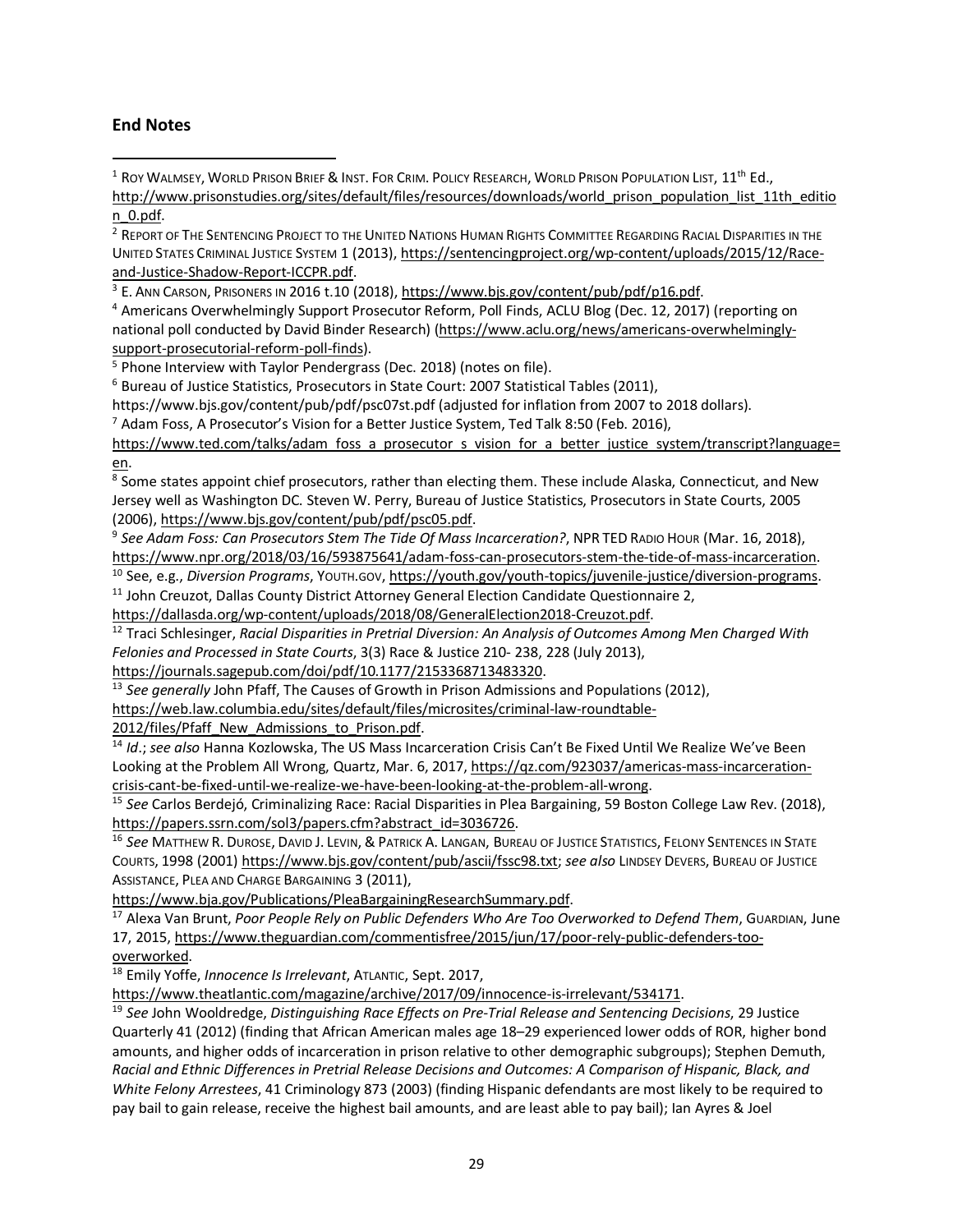Waldfogel, A Market Test for Race Discrimination in Bail Setting, 46 STAN. L. REV. 987, 992 (1994) (finding 35 percent higher bail amounts for Black defendants after controlling for eleven other variables besides race).

<sup>20</sup> ACLU Vermont, Addison County – Dennis Wygmasn, https://www.acluvt.org/en/addison/wygmans (presenting survey responses from the Vermont Department of State's Attorneys & Sheriffs on behalf of a group of current Vermont state's attorneys).

<sup>21</sup> See Mary T. Phillips, Pretrial Detention And Case Outcomes, Part 1: Nonfelony Cases (2007),

http://www.nycja.org/lwdcms/doc-view.php?module=reports&module\_id=669&doc\_name=doc; *see also*, Mary T. Phillips, Pretrial Detention And Case Outcomes, Part 2: Felony Cases (2008), https://www.nycja.org/lwdcms/docview.php?module=reports&module\_id=597&doc\_name=doc.<br><sup>22</sup> ROY WALMSEY, WORLD PRISON BRIEF & INST. FOR CRIM. POLICY RESEARCH, WORLD PRISON POPULATION LIST, 11<sup>th</sup> Ed.,

http://www.prisonstudies.org/sites/default/files/resources/downloads/world\_prison\_population\_list\_11th\_editio

n\_0.pdf. 23 *See John Pfaff, The Causes of Growth in Prison Admissions and Populations (2012),* 

https://web.law.columbia.edu/sites/default/files/microsites/criminal-law-roundtable-

2012/files/Pfaff\_New\_Admissions\_to\_Prison.pdf.

 $\overline{a}$ 

<sup>24</sup> Spencer Merriweather, North Carolina District Attorney Candidate Questionnaire 2,

https://www.acluofnorthcarolina.org/sites/default/files/nc\_da\_questionnaire\_spencer\_merriweather-meck.pdf. <sup>25</sup> Report of The Sentencing Project to the United Nations Human Rights Committee Regarding Racial Disparities in UNITED STATES CRIMINAL JUSTICE SYSTEM 1 (2013), https://sentencingproject.org/wp-content/uploads/2015/12/Race-

and-Justice-Shadow-Report-ICCPR.pdf.<br><sup>26</sup> E. Ann Carson, Prisoners in 2016 t.10 (2018), https://www.bjs.gov/content/pub/pdf/p16.pdf.<br><sup>27</sup> Satana Deberry, North Carolina District Attorney Candidate Questionnaire 2,

https://www.acluofnorthcarolina.org/sites/default/files/nc\_da\_questionnaire\_satana\_deberry-durham.pdf. <sup>28</sup> Emily Bazelon and Miriam Krinsky, NEW YORK TIMES, There's a Wave of New Prosecutors. And They Mean Justice (Dec. 11, 2018).

<sup>29</sup> *Hidden Injustice: The Prosecutor's Paradox*, AM. BAR. ASS'N., Nov. 20, 2017,

https://www.americanbar.org/news/abanews/aba-news-archives/2016/08/hidden\_injusticeth.<br><sup>30</sup> See, e.g., Prosecution, Bureau or Justice Statistics, https://www.bjs.gov/index.cfm?ty=tp&tid=63.<br><sup>31</sup> State prosecutions account be noted that the federal government plays a small role in prosecutorial data collection. Data published by the Federal Bureau of Justice Statistics, for example, records overall case statistics, office budgets and salaries, number of felony cases closed, felony jury trial verdicts, and the use of DNA evidence. While the federal government's national collection has potential to collect detailed and consistent information, it lacks detailed data on discretionary points in cases and has not been updated since 2007. *See Prosecutors Offices*, Bureau of Justice Statistics, https://www.bjs.gov/index.cfm?ty=tp&tid=27.<br><sup>32</sup> See Robin Olsen, Leigh Courtney, Chloe Warnberg, Julie Samuels, *Collecting and Using Data for Prosecutorial* 

*Decisionmaking*, Urban Institute for Justice (Sept. 2018),

https://www.urban.org/sites/default/files/publication/99044/collecting and using data for prosecutorial decisi onmaking.pdf.

 $33$  In researching this report, we found just one state – Minnesota – that currently requires prosecutors to maintain and make publicly available some limited policies. *See* M.S.A. Sec. 388.051.

<sup>35</sup> National District Attorneys Association and American Prosecutors Research Institute, Prosecution in the 21st Century (Feb. 2004).

<sup>36</sup> *See* Robin Olsen, Leigh Courtney, Chloe Warnberg, Julie Samuels, *Collecting and Using Data for Prosecutorial Decisionmaking*, Urban Institute for Justice (Sept. 2018),

https://www.urban.org/sites/default/files/publication/99044/collecting and using data for prosecutorial decisi onmaking.pdf.

<sup>37</sup> Josh Salman, *Will Florida's Data Collection Bill Make It the Most Transparent State in the Nation?*, Government Technology, Mar. 13, 2018, available at:http://www.govtech.com/public-safety/Will-Floridas-Data-Collection-Bill-Make-It-the-Most-Transparent-State-in-the-Nation.html.

<sup>38</sup> *See, e.g.,*Besiki Kutateladze et al., Race and Prosecution in Manhattan (2014),

https://www.vera.org/publications/race-and-prosecution-in-manhattan; *see also, e.g.,* Cook County State's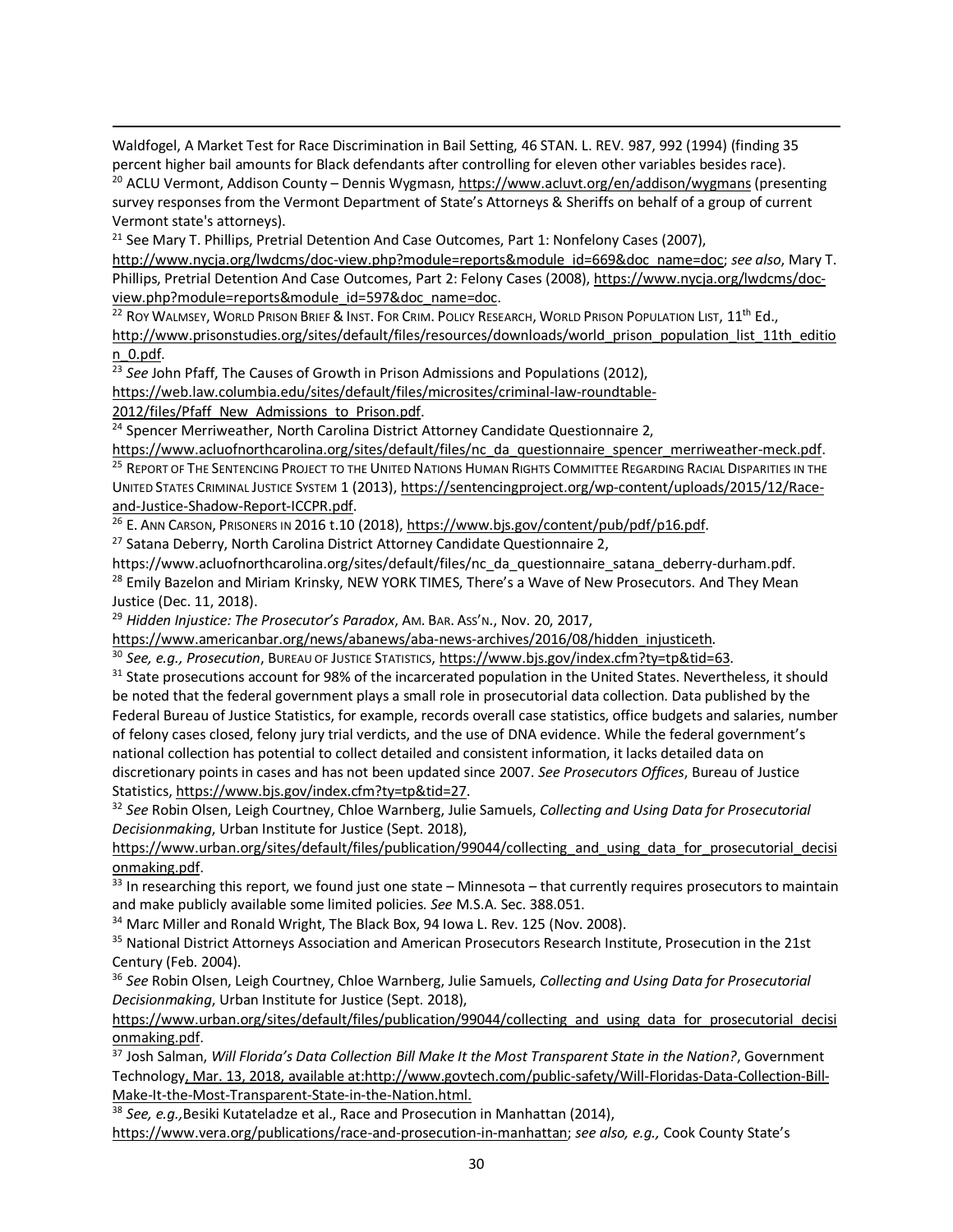Attorney, 2017 Data Report 2 (2018),

https://www.cookcountystatesattorney.org/sites/default/files/files/documents/ccsao\_2017\_data\_report\_180220. pdf.

<sup>39</sup> *Overview*, Measures for Justice<u>, https://measuresforjustice.org/about/overview.</u><br><sup>40</sup> *Id*.<br><sup>42</sup> The State of Open Records Laws: Access Denied, The Center for Public Integrity (Jan. 2012),<br><sup>42</sup> The State of Open Rec

 $\overline{a}$ 

https://publicintegrity.org/state-politics/the-state-of-open-records-laws-access-denied/; Reporter's Committee for Freedom of the Press, Introduction to the Open Government Guide (2019) (https://www.rcfp.org/introduction-tothe-open-government-guide/).

<sup>43</sup> Bob Watson, Prosecutor owes \$12,100 for Sunshine Law violations, St. Louis News Tribute (Oct. 18, 2017) (http://www.newstribune.com/news/local/story/2017/oct/18/prosecutor-owes-12100-for-sunshine-lawviolations/696285/).

<sup>44</sup> Brad Petrishan, Worcester DA, two others lose records request lawsuit brought by AG, Worcester Telegram (Nov. 30, 2018) (https://www.telegram.com/news/20181130/worcester-da-two-others-lose-records-request-

lawsuit-brought-by-ag.<br><sup>45</sup> Jessica Pishko, *Prosecutors Are Banding Together to Prevent Criminal Justice Reform*, THE NATION, Oct. 18, 2017,<br>https://www.thenation.com/article/prosecutors-are-banding-together-to-prevent-cr

https://www.thenation.com/article/prosecutors-are-banding-together-to-prevent-criminal-justice-reform. 46 Carmiah Townes, *Scandal-prone DA wants prosecutors shielded from public information requests*, INJUSTICE TODAY, Aug. 30, 2017, https://medium.com/in-justice-today/scandal-prone-da-wants-prosecutors-shielded-from-public-

information-requests-66018958ba7a.<br><sup>47</sup> Jason Pohl, Uriel J. Garcia, Perry Vandell & Michael Kiefer, *Maricopa County attorney seeks to usurp police control of records, video*, THE REPUBLIC, May 20,

2018,https://www.azcentral.com/story/news/local/phoenix/2018/05/21/maricopa-county-attorney-bill-

montgomery-police-records-video/624111002.<br><sup>48</sup> Arielle Kass, *Georgia AG's office opposes proposed Fulton change to open records law, ATLANTA JOUNAL-*CONSTITUTION, Dec. 13, 2015, https://www.ajc.com/news/local-govt--politics/georgia-office-opposes-proposed-

fulton-change-open-records-law/l64OaAOfKaEwkaEze1uGeJ.<br><sup>49</sup> Press Release, Vera Institute of Justice, Nebraska's Lancaster County Attorney's Office Launches Groundbreaking Initiative to Promote Racial Equity in the Criminal Justice System (Mar. 25, 2014).

<sup>50</sup> Wayne McKenzie et al., Prosecution and Racial Justice: Using Data to Advance Fairness in Criminal Prosecution (2009), https://www.vera.org/publications/prosecution-and-racial-justice-using-data-to-advance-fairness-incriminal-prosecution. 51 *Id*.

<sup>52</sup> *Id.*

<sup>53</sup> Wayne McKenzie, Don Stemen, Derek Coursen & Elizabeth Farid, Prosecution and Racial Justice: Using Data to Advance Fairness in Criminal Prosecution, VERA INSTITUTE OF JUSTICE 6 (March 2009) (finding prosecutors declined to prosecute 41 percent of white defendants initially charged with possession of drug paraphernalia, while they chose not to prosecute only 27 percent of non-white defendants charged with the same offense),

https://www.vera.org/publications/prosecution-and-racial-justice-using-data-to-advance-fairness-in-criminalprosecution.

<sup>54</sup> *Id*. at 6-7.

<sup>55</sup> *Id.* at 7.

<sup>56</sup> John Chisholm & Christian Gosset, *Chisholm, Gossett: Law Enforcement Needs Better Data*, Journal Sentinel, May 30, 2017,

https://www.jsonline.com/story/opinion/contributors/2017/05/30/chisholm-gossett-law-enforcement-needsbetter-data/354433001/. 57 *See* Robin Olsen, Leigh Courtney, Chloe Warnberg, Julie Samuels, *Collecting and Using Data for Prosecutorial* 

*Decisionmaking*, Urban Institute for Justice 12 (Sept. 2018),

https://www.urban.org/sites/default/files/publication/99044/collecting and using data for prosecutorial decisi onmaking.pdf.Robin Olsen et al.

 $\overline{\frac{58}{10}}$ .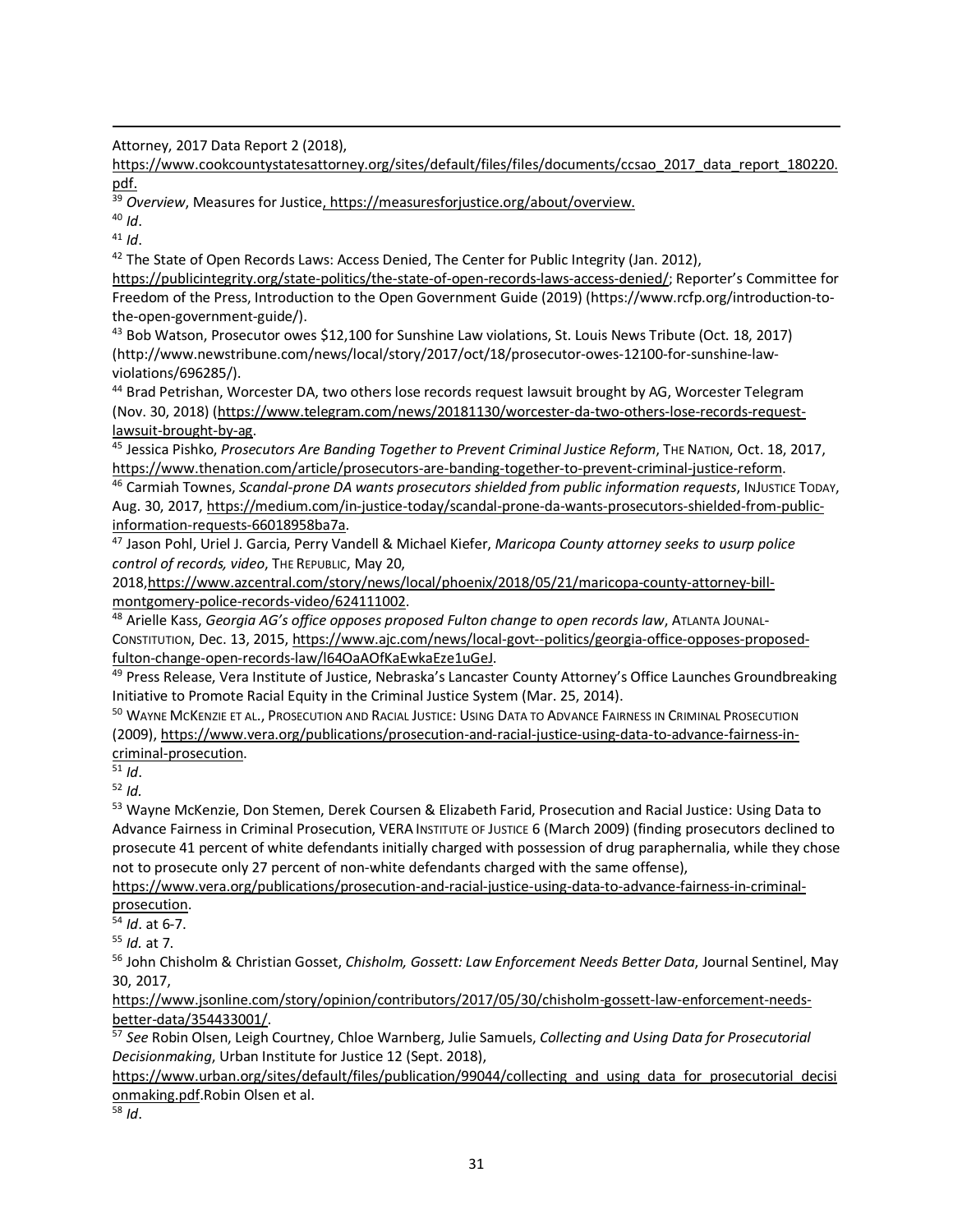<sup>59</sup> In 2012, the Justice Management Institute and the American Bar Association released a study on the benefits of data to public defenders. *See*

https://www.americanbar.org/content/dam/aba/administrative/legal aid indigent defendants/ls sclaid def sus taining\_and\_improving\_public\_defense.authcheckdam.pdf. The study contains a poll on data that defenders "wish they had ready access to but do not." *Id*. at 6. The list includes, among other things, "court and prosecutor data on number of case types filed [and] average days to disposition," "actual time devoted to trials," and "data on race and ethnicity compared to case outcome." *Id*. In other words, precisely the type of data the attached model legislation would unearth.

<sup>60</sup> ABOUT THE UNIFORM CRIME REPORTING (UCR) PROGRAM, US DEPT. OF JUSTICE 2 (2017), https://ucr.fbi.gov/crime-in-theu.s/2016/crime-in-the-u.s.-2016/resource-pages/about-ucr.pdf.<br><sup>61</sup> See, e.g., *The Counted*, THE GUARDIAN, https://www.theguardian.com/us-news/series/counted-us-police-killings;

*Fatal Force*, WASHINGTON POST, https://www.washingtonpost.com/graphics/2018/national/police-shootings-2018/?utm\_term=.25ed11d81a7f; *Killed by Police*, Facebook,

https://www.facebook.com/search/str/%22killed+by+police%22/keywords\_pages.

62 *Compare Carl Bialik, The Police Are Killing People As Often As They Were Before Ferguson, FIVE THIRTY EIGHT, July 7,* 2016, https://fivethirtyeight.com/features/the-police-are-killing-people-as-often-as-they-were-before-ferguson *with* Reuben Fischer-Baum, *Nobody Knows How Many Americans The Police Kill Each Year*, FIVE THIRTY EIGHT, Aug. 19, 2014, https://fivethirtyeight.com/features/how-many-americans-the-police-kill-each-year.

63 OFFICE OF COMMUNITY ORIENTED POLICING SERVICES, FINAL REPORT OF THE PRESIDENT'S TASKFORCE ON 21<sup>ST</sup> CENTURY POLICING 13 (2015) available at: https://ric-zai-inc.com/Publications/cops-p311-pub.pdf.<br><sup>64</sup> RAM SUBRAMANIAN & LEAH SKRZYPIEC, TO PROTECT AND SERVE: NEW TRENDS IN STATE-LEVEL POLICING REFORM, 2015-2016 33

(2017), https://storage.googleapis.com/vera-web-assets/downloads/Publications/protect-and-serve-policingtrends-2015-2016/legacy\_downloads/041417-PolicingTrendsReport-web.pdf.<br><sup>65</sup> *Id.* 65 *Id.* 66 *See* Robin Olsen, Leigh Courtney, Chloe Warnberg, Julie Samuels, *Collecting and Using Data for Prosecutorial* 

*Decisionmaking*, Urban Institute for Justice 5 (Sept. 2018),

https://www.urban.org/sites/default/files/publication/99044/collecting and using data for prosecutorial decisi onmaking.pdf.

<sup>67</sup> *Id*.

<sup>68</sup> Press Release, State's Attorney Foxx Announces Unprecedented Open Data Release, Cook County State's Attorney (Mar. 2, 2018) https://www.cookcountystatesattorney.org/news/states-attorney-foxx-announcesunprecedented-open-data-release.

 $69$  Foxx's data release still comes with limitations. The most glaring gap in Foxx's raw data release is the absence of misdemeanor data, as well as data on juvenile cases and civil actions. Foxx's office explained that this results from discrepant electronic case management systems, which made it too difficult to extract further information.<br><sup>70</sup> Colorado Senate Bill 2015-185, https://cdpsdocs.state.co.us/ccjj/meetings/2015/2015-03-

13\_CCJJ\_%20SenateBill2015-185-intr.pdf).<br><sup>71</sup> Blair Miller, CLEAR Act Report Says Black Men and Women Arrested, Imprisoned Disproportionately, Denver Channel, Dec. 21, 2016,

https://www.thedenverchannel.com/news/local-news/clear-act-report-says-black-colorado-men-and-womenarrested-imprisoned-disproportionately-to-pop.<br><sup>72</sup> Ariz. S.B. 1523 (2018).

<sup>73</sup> 2018 Fla. Laws. 127, http://laws.flrules.org/2018/127 (amending FLA. STAT. § 900.05); Fla. CS/CS/SB 1392: Criminal Justice (2018), https://www.flsenate.gov/Session/Bill/2018/01392. *See also*, Issie Lapowsky, *Florida Could Start a Criminal Justice Data Revolution*, Wired (Mar. 13, 2018) https://www.wired.com/story/florida-criminaljustice-data-sharing/.<br><sup>74</sup> FLA. STAT. § 900.05(3)(a).

<sup>75</sup> Issie Lapowsky, *Florida Could Start a Criminal Justice Data Revolution* (2018)

https://www.wired.com/story/florida-criminal-justice-data-sharing.

- $\frac{1}{76}$  *Id.*
- <sup>77</sup> *Id.*

<sup>78</sup> *Id.*

<sup>79</sup> *Id.*